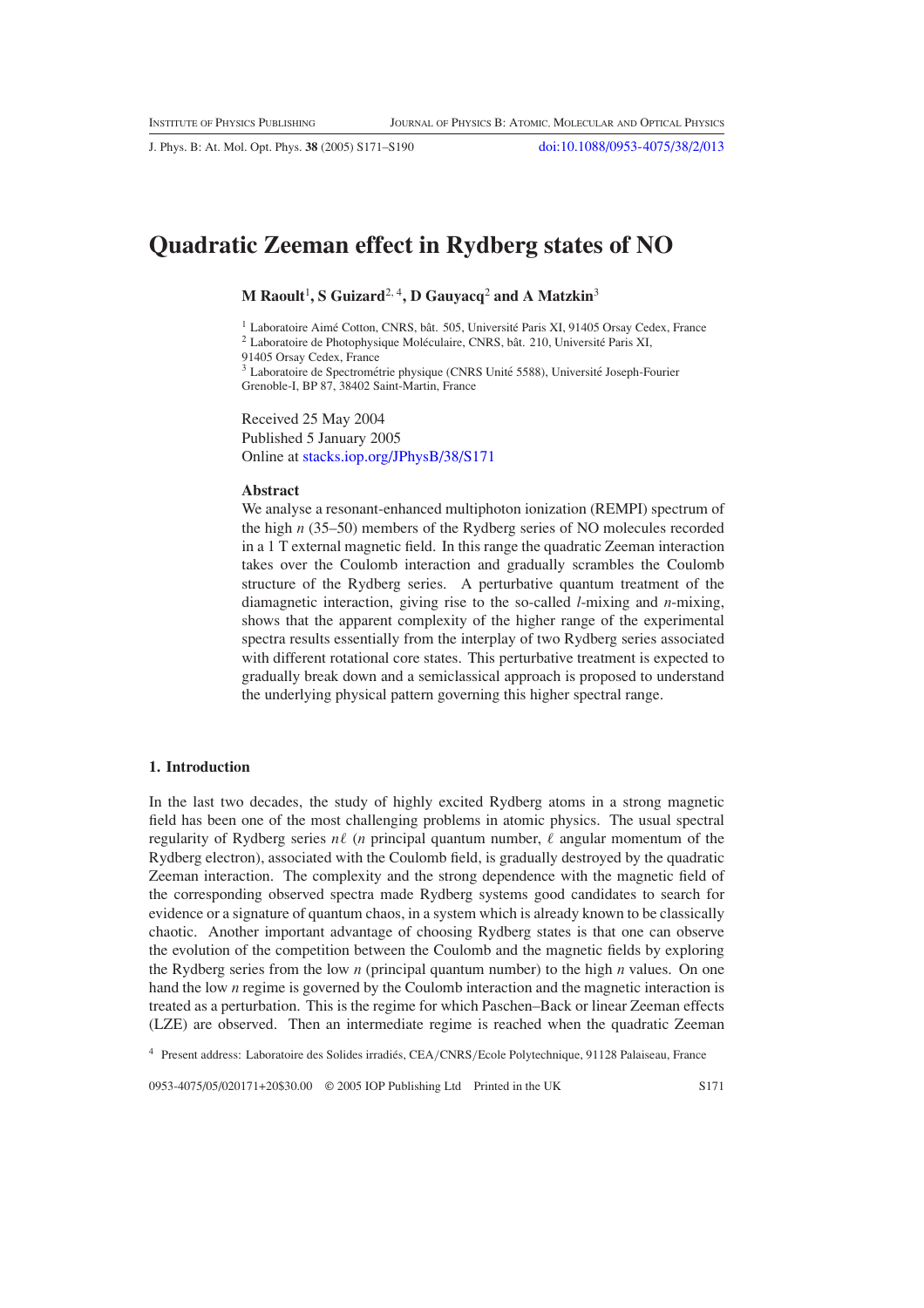effect (QZE) interaction becomes of the same order as the Rydberg energy splitting between two successive members of the series. Finally, the high *n* regime occurs when the Coulomb interaction becomes a perturbation and the structure of the spectra is imposed by the magnetic field. In this case the relevant picture is given by considering Rydberg series associated with the different Landau levels and coupled by Coulomb interaction. This last situation was extensively studied in the nineties by different groups [1–5].

In this paper, we analyse the experimental spectrum of NO Rydberg states in a 1 T field and we propose a perturbative treatment well suited for an intermediate field regime. As compared to Rydberg atoms in a magnetic field, very few theoretical or experimental studies have been carried out on molecules. Monteiro and Taylor [6] first proposed a theoretical treatment of the  $QZE$  in the  $H_2$  molecule in the strong field regime (up to 5 T). More recently, an experimental approach to magnetic effects on a Rydberg molecule was performed by Takazawa and Abe [7, 8]. These authors studied NO under various magnetic fields, scanned Rydberg states below the ionization potential (IP) and observed Landau structures above IP. They used a two-colour excitation scheme similar to the one employed in this work, and their spectra recorded below IP encompassed the same energy range as the one presented in our work. Nevertheless, because of the poor resolution of their spectra, they did not attempt to interpret the Zeeman structure of the high Rydberg levels below IP. Indeed the complexity of the diamagnetic structure in such Rydberg molecules requires a very high resolution in order to understand the interplay between the Coulomb interaction, the molecular field anisotropy and the magnetic perturbation.

More precisely, as in atoms, the QZE interaction first induces a mixing between all the allowed  $n\ell$  sublevels of the same parity associated with the same  $n$  value. With increasing  $n$ this interaction becomes of the same order of magnitude as the energy separation between two successive members of the Rydberg series and gives rise to the so-called *n*-mixing regime. In other words, the usual set  $n\ell m_\ell$  of quantum numbers characterizing an atomic Rydberg level becomes less and less relevant as it approaches IP.

The study of QZE in a molecule is more difficult than in an atom because a third interaction competes with the two previous ones, namely the interaction of the Rydberg electron with the rotation of the nuclei. The interaction between the Rydberg electron and the molecular core may be understood as a molecular field acting as a torque on the Rydberg electron and vice versa. The strength of the torque depends on the anisotropy of the molecular field, which is reflected in the lift of degeneracy of the Rydberg electron energy according to its projection  $\lambda = \sigma$ ,  $\pi$  upon the internuclear axis. A molecular Rydberg level  $N^+ n \ell m_\ell$  is characterized by a fourth additional quantum number, namely the angular momentum *N*<sup>+</sup> describing the rotational state of the ionic core. Since the pioneering work of Fano [9], it is well established that the anisotropy of the molecular field already mixes the different  $N^+$  channels. The study of the linear Zeeman effect in  $H_2$  [10] or NO [11] molecules has shown that this rotational coupling mixes the different projections  $m_\ell$  of the angular momentum  $\ell$  of the Rydberg electron quite unlike the atomic case. Note however that this complication only arises at low  $\ell$  values  $(\ell \leq 3)$ . Indeed, for the high  $\ell$  values, the centrifugal barrier is screening all the molecular core effects and they behave just like atomic hydrogenic Rydberg states.

Nevertheless, low  $\ell$  Rydberg states in molecules play an important role since they are the ones which carry significant oscillator strength in the observed Rydberg series spectra from the intermediate low *n* Rydberg state used in two-colour REMPI experiments. As in the atomic case (see O'Mahony and Taylor [12]), QZE further dilutes the oscillator strength of these low  $\ell$  states into all the allowed higher  $\ell$  states. These interactions induce a distortion of the Coulomb pattern and even its disappearance. Our approach closely follows Lu and Rau's [13] multichannel quantum defect theory (MQDT) atomic treatment. The QZE matrix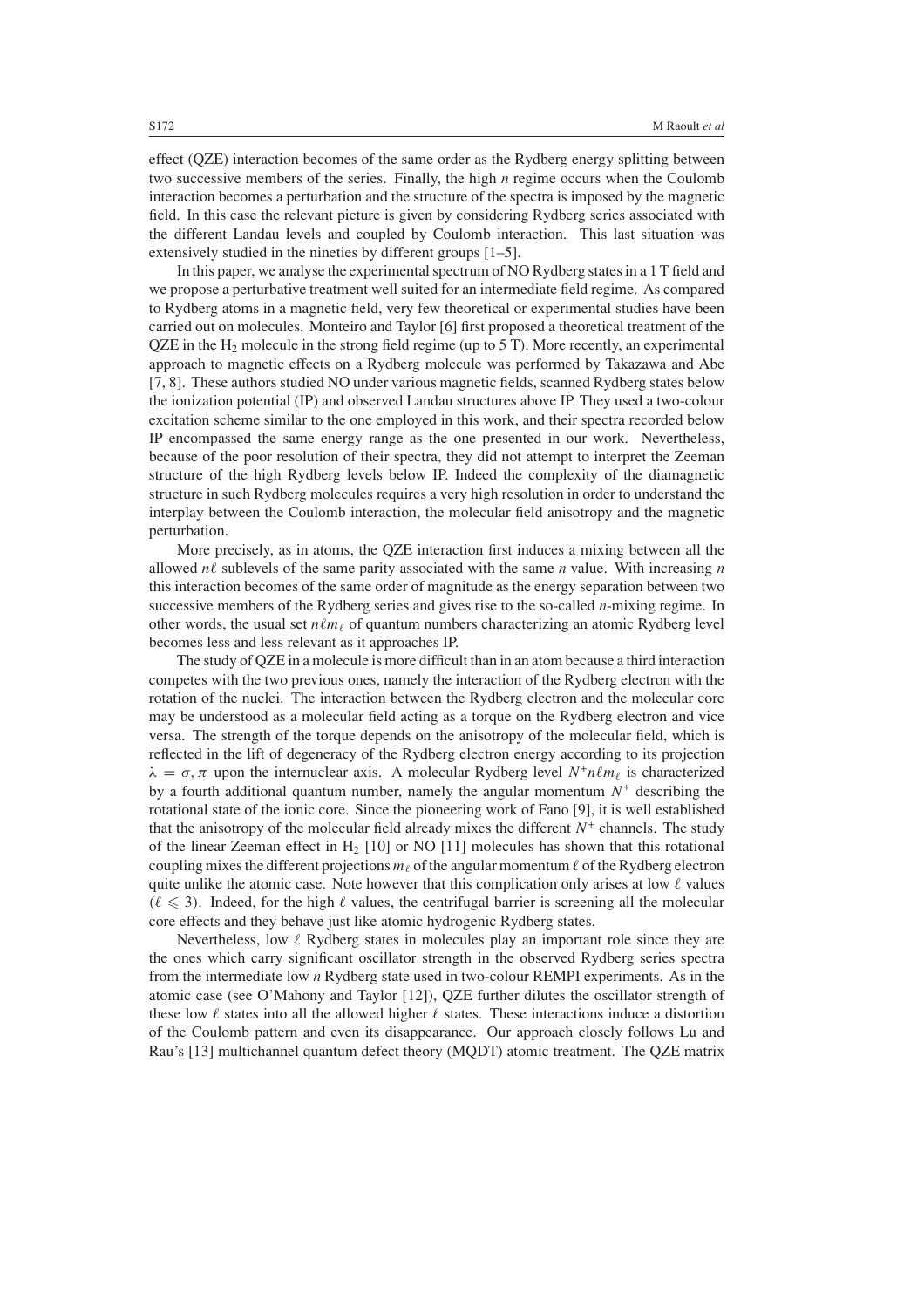elements are evaluated in the basis set  $N^+ \ell m_\ell >$  introduced in our former MQDT treatment of molecular LZE [11] which constitutes a good zero-order determination of all the  $N^+n\ell m_\ell$ Rydberg levels lying in the energy range scanned in the present experiment.

We are aware that this perturbative treatment will gradually break down at high Rydberg electron energies especially when the Coulomb pattern completely disappears. In the studies of atoms in a strong external field, semiclassical treatments have been extensively used to bring physical insight into the modulations of the intensity observed in photoabsorption spectra, the most famous being the Landau oscillations observed above the ionization threshold. Matzkin *et al* [14, 15] have used and extended such semiclassical methods to account for molecular effects. In their study of QZE in the scaled  $H_2$  molecule, they have shown that their method is in excellent agreement with quantal calculations. This is why, in addition to the perturbative approach proposed below, a semiclassical treatment is also described in this paper in order to deal with the high density level energy range, and to give an alternative interpretation of the dynamics in terms of closed classical orbits.

### <span id="page-2-0"></span>**2. Experimental setup**

The spectral congestion in the energy region of interest for molecular Rydberg states is now currently reduced by using highly selective excitation as the resonant two-colour multiphoton ionization technique. The experimental setup used in this study has been described elsewhere [16]. In brief, the experiment was carried out in a 'magnetic bottle' time of flight electron spectrometer. A highly inhomogeneous magnetic field diverging from the nominal value of 1 T in the ionization region down to  $10^{-3}$  T in the drift tube was used to parallelize the electron trajectories without changing their initial velocity. However, for this study, the magnetic field could be considered as constant and equal to 0.93 T in the effective excitation volume. The pump and the probe laser intensities were kept as low as possible in order to avoid saturation and broadening effects in the double resonance spectra: typical pulse energies were  $5-15 \mu J$ for the pump laser and 50–100 nJ for the probe laser. The two excimer pumped (Lambda Physics EMG 101) dye lasers were operated with a laser bandwidth of 0.08 cm<sup>-1</sup> for the pump laser (Quantel TDL III) and 0.04 cm−<sup>1</sup> for the probe laser (Lambda Physic FL 2002, including an intra-cavity etalon), respectively. For some probe transitions, a frequency doubling crystal was used.

The excitation process involves two steps: in the first step, an intermediate rotational Zeeman sublevel of the A<sup>2</sup> $\Sigma$ <sup>+</sup>(3s $\sigma$ ),  $v = 1$  state of NO is pumped via a two-photon transition with the pump laser. In the second step, the high lying *n*p and *nf* Rydberg states with  $v' = 1$ are excited via a one-photon transition with the probe laser. These excited states are further ionized via vibrational autoionization into the  $v^+ = 0$  ionization continuum (the ionization mechanism was characterized by photoelectron spectroscopy [16]). In this experiment, the two-photon pump step is mainly responsible for the high selectivity of the process, since only one specific  $N$ ,  $M<sub>S</sub>$  rotational-Zeeman component of the A state was populated. In each  $M<sub>S</sub> = \pm 1/2$  component, the  $M<sub>N</sub>$  sublevels were not resolved but their population was taken into account in the spectral simulation described below. The last step, i.e. the autoionization step of the high Rydberg states, was saturated and therefore did not strongly affect the intensity nor the bandwidth of the peaks in the observed spectra. Consequently, the double resonance spectra which will be presented below can be considered as only governed by the Rydberg– Rydberg transition from the A state (probe state) in a nominal magnetic field of 1 T. Although special care was taken in order to keep the Rydberg–Rydberg transition unsaturated, saturation effects on the strongest lines cannot be ruled out.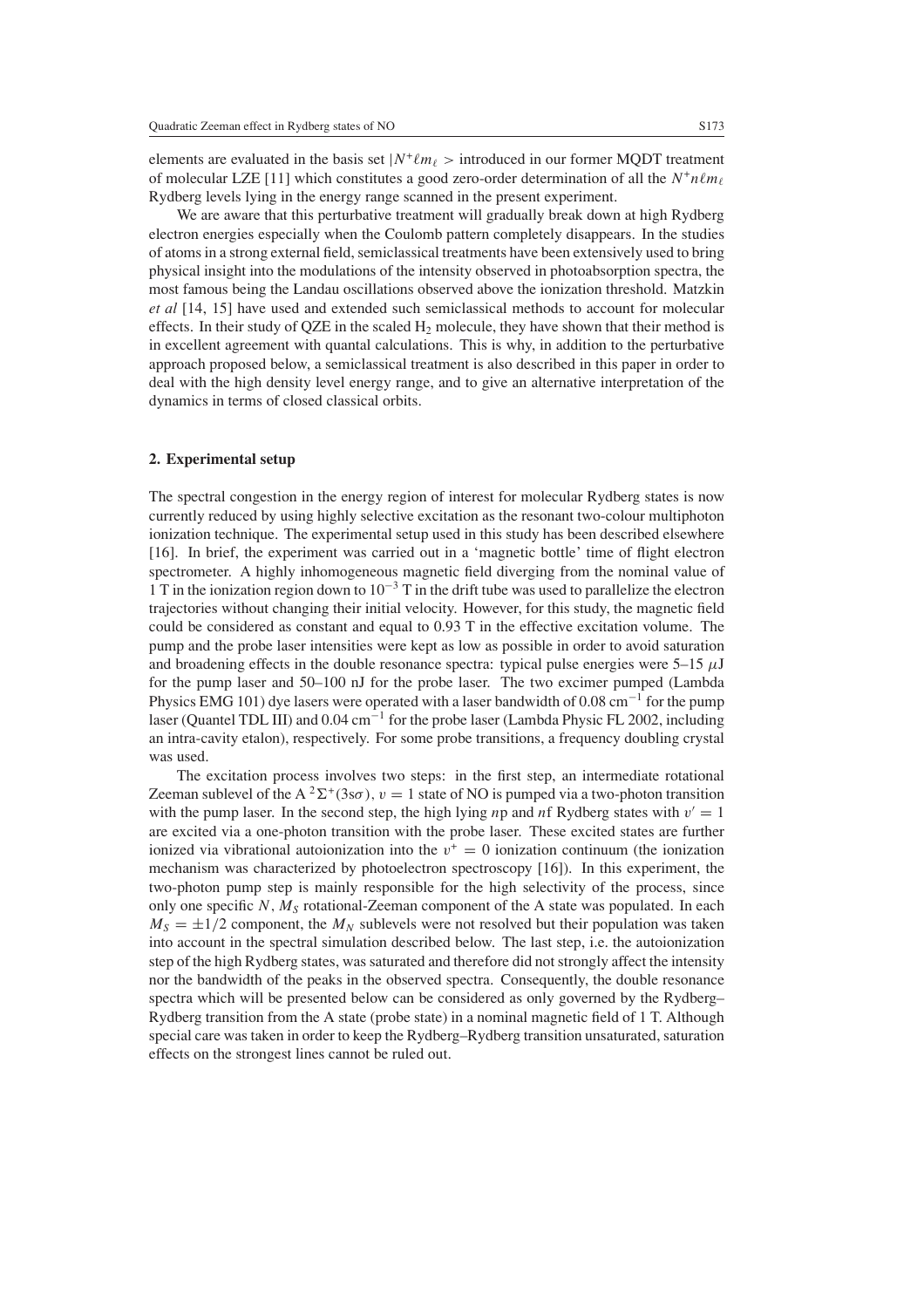

<span id="page-3-1"></span>**Figure 1.** Top panel, *l*-mixing: QZ interaction between *n*p and *n*f levels as a function of the principal quantum number *n* in a 1 T magnetic field. This interaction is compared with the energy separation  $E_{n\text{p}} - E_{n\text{f}}$  to show from which *n* values the *l*-mixing, within a *n* manifold, becomes effective.  $E_{n\ell}$  energies account for the diagonal QZ shift. Bottom panel, *n*-mixing: the QZ interactions between two successive *n* manifolds, indicating the *n* values from which *n*-mixing is expected.

## <span id="page-3-3"></span>**3. Perturbative treatment**

#### *3.1. Basis wavefunctions and dipole moments*

<span id="page-3-0"></span>Let us first recall the magnetic perturbation operator for a one-electron system, namely

$$
W_{\text{mag}} = \mu_B (L_Z + 2S_Z).B + \frac{e^2}{8m} B^2 r^2 \sin^2 \theta \tag{1}
$$

where  $\mu_B$  is the Bohr magneton, *B* is the field strength, *e* and *m* are the charge and the mass of the electron, respectively, and *r* and *θ* are the polar coordinates of the electron. The *Z*-axis of the laboratory frame is chosen along the field axis.  $L_z$  and  $S_z$  are respectively the electronic and spin angular momenta along the *Z*-axis. The first term of equation [\(1\)](#page-3-0) is responsible for the LZE. In a 1 T field this perturbation is roughly of the order of  $\mu_B B \sim 0.5$  cm<sup>-1</sup>. The second term in equation [\(1\)](#page-3-0) represents the QZE. It is roughly proportional to  $n^4B^2$ . As shown in figure [1,](#page-3-1) in a 1 T field, this perturbation is negligible for low *n* states, becomes comparable to the LZ perturbation for  $n \geqslant 35$  and finally is responsible for the dominant perturbation of the molecular system for high *n*.

<span id="page-3-2"></span>Our approach is quite equivalent to that of Lu and Rau in the treatment of Rydberg atoms in external fields [13]. In a previous work the LZE has been taken into account in a MQDT approach leading to Rydberg series converging to the field dressed ionic channel  $|N^+m_\ell\rangle$ [10, 11]. The resulting  $n\ell$  Rydberg wavefunction  $\Psi^{n\ell, M_N}$  associated with the energy  $E_{n\ell}$  is given by

$$
\Psi^{n\ell,M_N}(r,\theta,\phi) = \sum_{N^+m_\ell} Z_{N^+m_\ell}^{n\ell,M_N} R_{\nu_{N^+m_\ell}^{\eta\ell}}(r) Y_{\ell m_\ell}(\theta,\phi) | N^+m_\ell \rangle^{M_N}
$$
(2)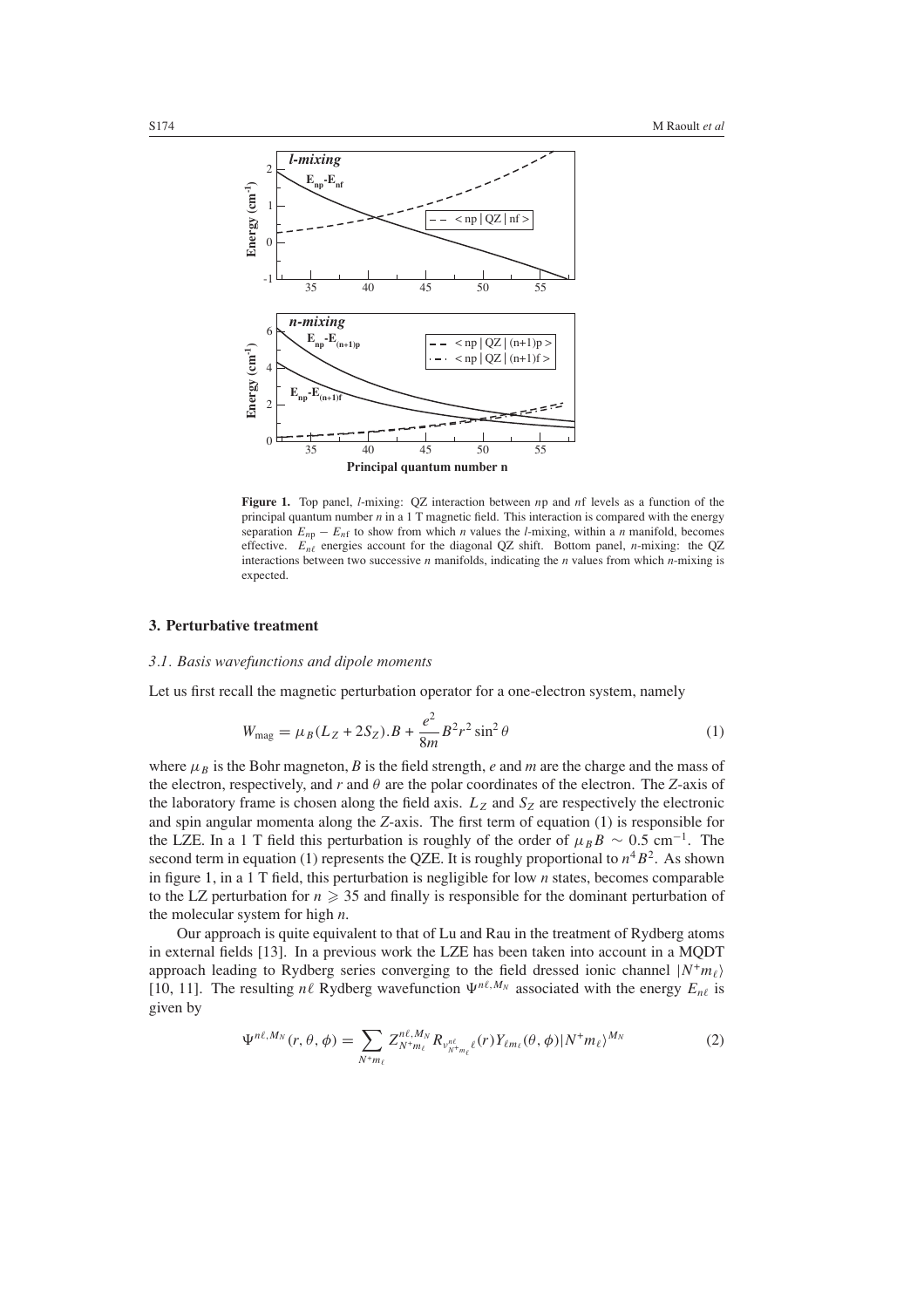where the  $Z_{N+m_{\ell}}^{n,\ell,M_N}$  coefficients represent the contribution of each dressed channel to the wavefunction [10, 11]. This wavefunction will be used as the zero-order basis function for the perturbative treatment of the QZE. As noted above, the QZE interaction given in equation [\(1\)](#page-3-0) is treated in this work as a perturbation on the LZE levels. Figure [1](#page-3-1) shows the limitation of this approach with increasing *n* values.  $M_N$  is the projection of the total angular momentum *N* of the molecule along the *B* field. The different *N* values are mixed by the field, but the projection quantum number  $M_N$  remains a good quantum number. In each channel, the electron radial wavefunction is a Coulomb function  $R_{v_{N+m_\ell}^{n_\ell}}(r)$ , the angular wavefunction is taken as the spherical harmonic  $Y_{\ell m_{\ell}}(\theta, \phi)$ .  $|N^+ m_{\ell}\rangle^{M_N}$  represents the dressed ionic core wavefunction indexed by its rotational quantum number  $N^+$  and  $m_\ell$  which indicates that the ionization limit is shifted by  $m_\ell \mu_B B$ . Finally  $v_{N^+ m_\ell}^{n\ell}$  is the effective principal quantum number of the *n* $\ell$  Rydberg level of energy  $E_{n\ell}$  associated with the  $|N^+m_\ell\rangle^{M_N}$  ionization threshold. Two cases must be considered. On one hand, the penetrating  $\ell \leq 3$  and low *n* Rydberg states for which the molecular anisotropy mixes  $N^+$  and  $m_\ell$ . On the other hand, the non-penetrating high  $\ell$  Rydberg levels ( $\ell \geqslant 5$ ) for which the centrifugal barrier is so important that the Rydberg electron no longer 'feels' the anisotropy of the molecular field. As a consequence, these high  $\ell$  Rydberg levels converging towards the  $N^+\ell m_\ell$  dressed threshold may be described as pure hydrogenic Rydberg states. In this case, all the quantum defects associated with this high  $\ell$ value are taken to be zero. The expansion of equation [\(2\)](#page-3-2) is then reduced to a single term

$$
\Psi^{n\ell,M_N}(r,\theta,\phi) = R_{n\ell}(r) Y_{\ell m_{\ell}}(\theta,\phi) |N^+ m_{\ell}\rangle^{M_N}.
$$
\n(3)

Within this basis set it was shown in a previous paper that the two strongly allowed transitions occur from the intermediate A <sup>2</sup> $\Sigma$ <sup>+</sup> (3s*o*, *N* = 3) level towards the *N*<sup>+</sup> = 3, *n*p series and the  $N^+ = 5$ , nf series [17]. These series are shown in addition to the weaker  $N^+ = 1$ , *n*p series in figure [2.](#page-5-0) The LZE intensity pattern, shown in this figure, has been determined previously in the MQDT framework [11]. In the previous work, p and f Rydberg series were studied separately and the electronic radial factor for the dipole moment was omitted. In this work, p and f series are coupled by the QZ interaction and thus the relative magnitude of p and f radial components of the dipole moment must be accounted for. Observation of f series from the A  ${}^{2}\Sigma^{+}$  state is due to a small known d contribution [18] which has been determined *ab initio* by Kaufman *et al* [19]:

$$
|^{2}\Sigma^{+}\rangle = \cos\alpha|s\sigma\rangle + \sin\alpha|d\sigma\rangle. \tag{4}
$$

In this work, the mixing angle  $\alpha = 15^{\circ}$  leading to relative weights of 94% for s and 6% for d components has been adjusted to the experimental p : f levels intensity ratio observed in non-overlapping spectral regions, in good agreement with the theoretical value (5% d in the A state) [19]. Accounting for the weak molecular  $\ell$ -mixing in the initial A state, the dipole moment associated with the  $N^+m_\ell$  component can be written as

$$
D_{N+m_{\ell}}^{\mathbf{p},M_{N}} = \cos\alpha \langle \mathbf{p}|r|\mathbf{s}\rangle d_{N+m_{\ell}}^{\mathbf{p},M_{N}}
$$
\n(5*a*)

$$
D_{N+m_{\ell}}^{f,M_N} = \sin \alpha \langle f|r|d\rangle d_{N+m_{\ell}}^{f,M_N}
$$
\n(5b)

<span id="page-4-0"></span>where the dipole moments  $d_{N+m_{\ell}}^{\ell}$  are given by equation (12) of [11]. The radial parts of the dipole transition  $\langle p|r|s \rangle$  or  $\langle f|r|d \rangle$  can be evaluated using the hydrogenic approximation of the radial wavefunctions [20] in the initial and final states. This estimation gives  $\langle f|r|d \rangle = 2\langle p|r|s \rangle$ assuming that the quantum defects for the 3s*σ* and the 3d*σ* contributions are 1 and 0 respectively. The transition moment from the A  ${}^{2}\Sigma$  state to the *nl* Rydberg levels is thus

$$
D_{n\ell}^{M_N} = \sum_{N^+ m_\ell} Z_{N^+ m_\ell}^{n\ell, M_N} D_{N^+ m_\ell}^{\ell, M_N}.
$$
 (6)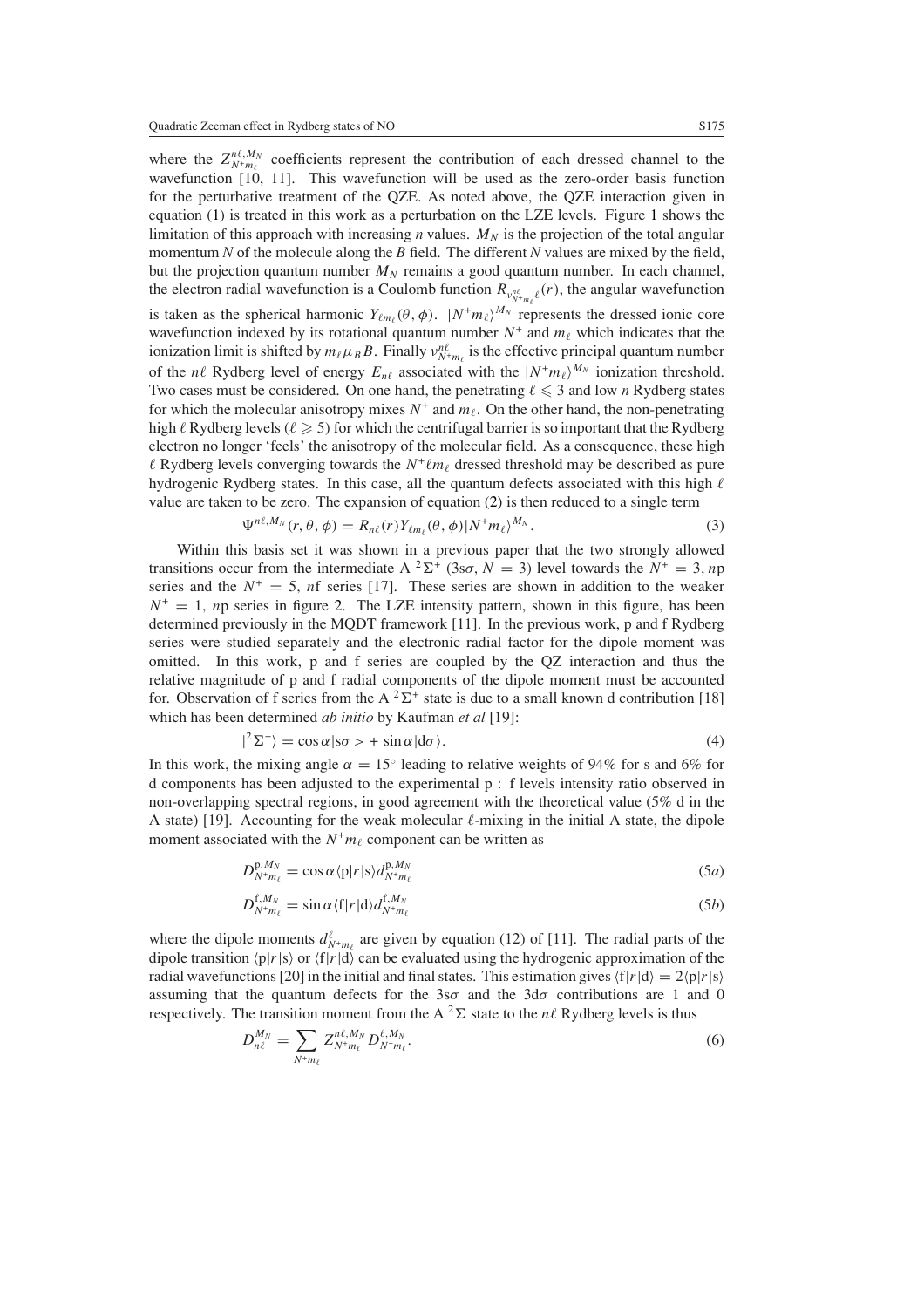

<span id="page-5-0"></span>**Figure 2.** LZE intensity pattern expected from excitation via A  ${}^{2}\Sigma^{+}$  using a linearly polarized light. Only the most intense Rydberg series are reported. The thickness of the line sketching a Rydberg level is proportional to the LZE intensity. For each rotational channel we have reported on the left (resp. on the right) an arrow indicating the range in which *l*-mixing (resp. *n*-mixing) effects are expected to take place in each series.

Note however that the high  $\ell$  value Rydberg series ( $\ell \geq 5$ ) are not optically accessible from the A<sup>2</sup> $\Sigma$ , *N* = 3, in other words  $D_{n\ell}^{M_N} = 0$  for  $\ell \ge 5$ .

# *3.2. QZE interaction matrix elements*

As implemented by Lu and Rau [13] (see their equations [\(11\)](#page-6-0) and (12)), the QZE interaction matrix elements are built up from the LZE energies and the eigenvectors  $nN^+ \ell m_\ell$  determined using the LZE-MQDT treatment [10, 11] and take the form

$$
\langle n\ell|r^2 \sin^2\theta |n'\ell'\rangle = \sum_{N^+m_\ell} \sum_{N^+m_{\ell'}} Z^{n\ell}_{N^+m_\ell} Z^{n'\ell'}_{N^{+'}m_{\ell'}} \times \Big\langle R_{\nu^{n\ell}_{N^+m_\ell}} \Big| r^2 \Big| R_{\nu^{n'\ell'}_{N^{+'}m_{\ell'}}}} \Big\rangle \langle \ell m_\ell | \sin^2\theta | \ell' m_{\ell'} \rangle \langle N^+|N^{+'} \rangle.
$$
\n(7)

The last bracket demonstrates that the QZ interaction is diagonal within each rotational channel *N*<sup>+</sup>. Analysis of the angular  $\langle \ell m_{\ell} | \sin^2 \theta | \ell' m_{\ell'} \rangle$  matrix element shows that this matrix element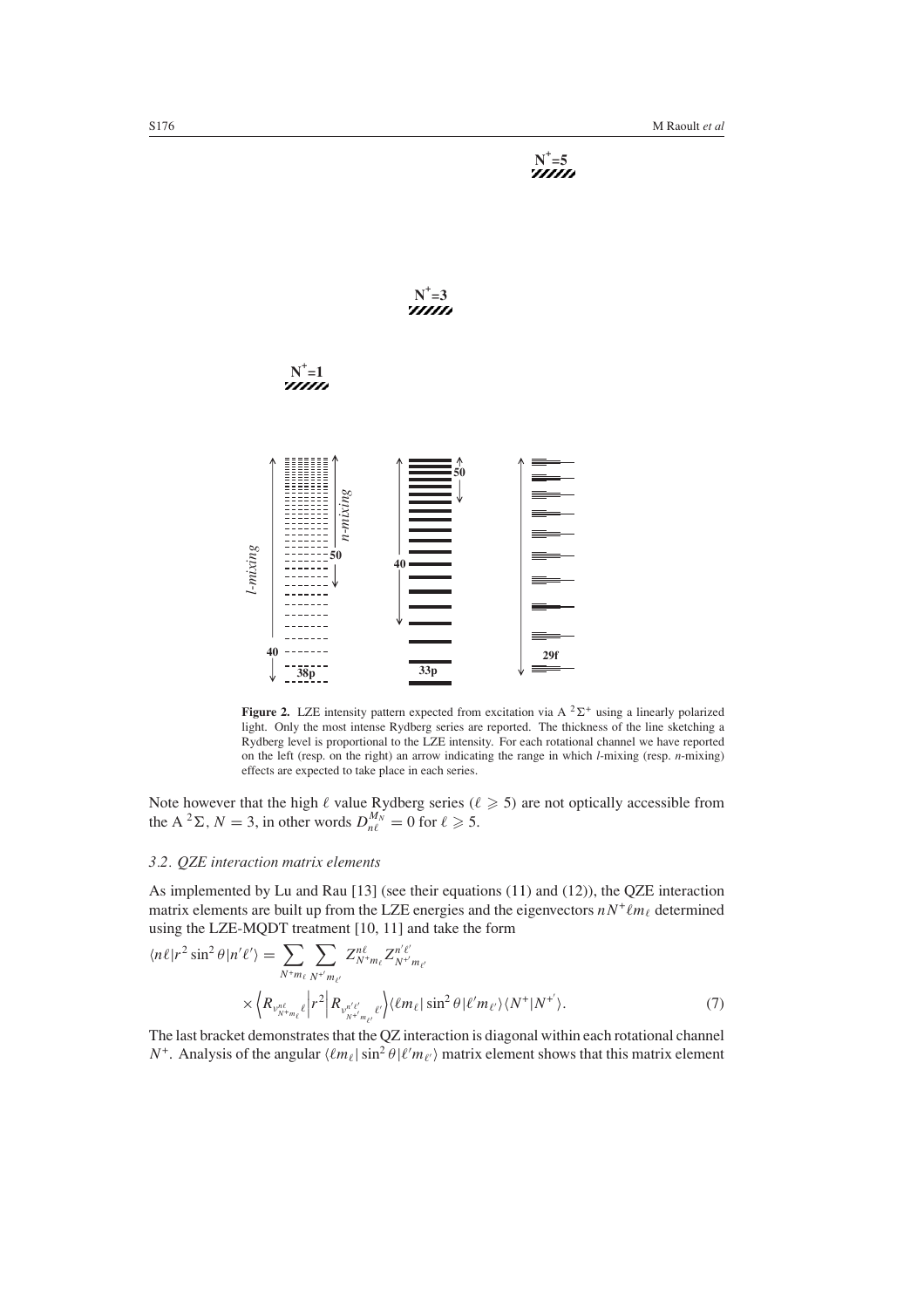connects only levels with  $\Delta \ell = \ell - \ell' = 0$ ,  $\pm 2$  and  $\Delta m_{\ell} = 0$  since  $\sin^2 \theta \sim Y_{2,0}(\theta, \phi)$ . These selection rules simplify the basic diamagnetic matrix element as follows:

<span id="page-6-1"></span>
$$
\langle n\ell|r^2\sin^2\theta|n'\ell'\rangle = \sum_{N^+m_\ell} Z_{N^+m_\ell}^{n\ell,M_N} Z_{N^+m_\ell}^{n'\ell',M_N} \left\langle R_{\nu_{N^+m_\ell}^n\ell} \right| r^2 \left| R_{\nu_{N^+m_\ell}^{n'\ell'}} \right\rangle \langle \ell m_\ell | \sin^2\theta | \ell'm_\ell \rangle. \tag{8}
$$

As already stressed by Lu and Rau [13] this equation clearly shows that the diamagnetic interaction is a direct measure of the amount of inter-channel coupling, originating only from the anisotropy of the molecular field, through the *Z* mixing coefficients. In addition, due to the magnitude of the radial matrix element  $(R_{v_{N+m_\ell}^{n_\ell}} | r^2 | R_{v_{N+m_\ell}^{n_\ell'}})$ , the coupling is dominant between the states of the same *n*.

So let us consider the diagonal matrix elements of equation [\(8\)](#page-6-1) given by

<span id="page-6-2"></span>
$$
\langle n\ell | r^2 \sin^2 \theta | n\ell \rangle = \sum_{N^* m_\ell} \left( Z_{N^* m_\ell}^{n\ell, M_N} \right)^2 \left\langle R_{\nu_{N^* m_\ell}^{n\ell}} \right| r^2 \left| R_{\nu_{N^* m_\ell}^{n\ell}} \right\rangle \langle \ell m_\ell | \sin^2 \theta | \ell m_\ell \rangle. \tag{9}
$$

In the high  $\ell$  level case, the sum is reduced to one hydrogenic term,  $R_{v_{N+m_{\ell}}^{n_{\ell}}} = R_{n\ell}$ , the corresponding QZ matrix elements may be determined analytically, as reported, for example, in the Garstand review paper [21].

$$
\langle R_{n\ell} | r^2 | R_{n\ell} \rangle = \frac{n^2}{2} (5n^2 + 1 - 3\ell(\ell + 1))
$$
 (10*a*)

$$
\langle \ell m_{\ell} | \sin^2 \theta | \ell m_{\ell} \rangle = 2 \frac{m_{\ell}^2 + \ell^2 + \ell - 1}{(2\ell + 3)(2\ell - 1)}.
$$
 (10b)

In the  $\ell = 1$  and  $\ell = 3$  cases the diagonal diamagnetic matrix element equation [\(9\)](#page-6-2) is evaluated within the LZE calculations. The difficulty stands in the evaluation of the radial integrals  $\langle R_{\nu_{N+m_\ell}^{n_\ell}} | r^2 | R_{\nu_{N+m_\ell}^{n_\ell}} \rangle$  when the effective quantum number  $\nu_{N+m_\ell}^{n_\ell}$  is not an integer. It is often suggested to use  $v_{N+m_{\ell}}^{n_{\ell}}$  instead of *n* in the hydrogenic formulae [13, 21]. Here we rather use a two-dimensional spline interpolation procedure in order to evaluate these radial integrals.

A rapid inspection of equation [\(8\)](#page-6-1) shows that in principle a  $n\ell$  level may interact with any  $n'l'$  level. This would lead to a huge diamagnetic interaction matrix which would be difficult to diagonalize. However, there is an important hierarchy in the magnitude of the offdiagonal coupling matrix elements. Let us again begin with the high  $\ell$  Rydberg state for which equation [\(8\)](#page-6-1) is reduced to one term, namely

$$
\langle n\ell | r^2 \sin^2 \theta | n'\ell' \rangle = \delta_{N^+ N^+} \delta_{m_\ell m_{\ell'}} \langle R_{n\ell} | r^2 | R_{n'\ell'} \rangle \langle \ell m_\ell | \sin^2 \theta | \ell' m_\ell \rangle. \tag{11}
$$

<span id="page-6-0"></span>As a result the molecular high  $\ell$  Rydberg states may be treated as three independent atomic-like Rydberg series, each of them belonging to one of the three rotational channels, as depicted in figure [2.](#page-5-0) All these high  $\ell$  states are degenerate in energy (without the diagonal QZ contribution) and the primary manifestation of the diamagnetic interaction is the so-called  $\ell$ -mixing, arising from the QZ off-diagonal matrix elements between levels whose  $\ell$  values differ by  $\Delta \ell = \pm 2$ within the same *n* manifold. Those matrix elements are given by [21]

$$
\langle R_{n(\ell-2)}|r^2|R_{n\ell}\rangle = \frac{5n^2}{2}[(n^2-\ell^2)(n^2-(\ell-1)^2)]^{1/2}
$$
 (12*a*)

$$
\langle (\ell - 2)m_{\ell} | \sin^2 \theta | \ell m_{\ell} \rangle = -\left[ \frac{(\ell^2 - m_{\ell}^2) ((\ell - 1)^2 - m_{\ell}^2)}{(2\ell - 3)(2\ell - 1)^2 (2\ell + 1)} \right]^{1/2}.
$$
 (12b)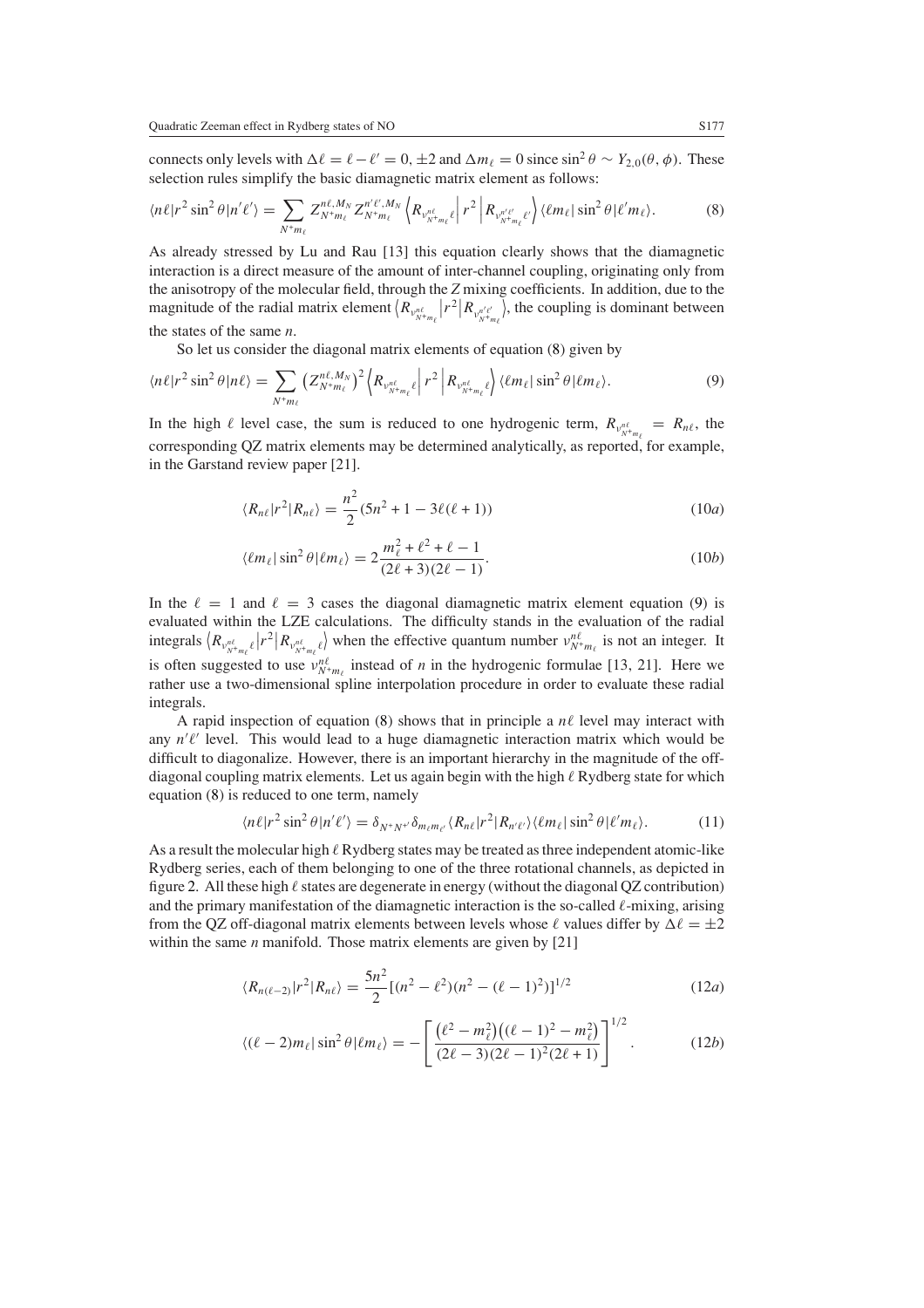

<span id="page-7-0"></span>**Figure 3.** Weight of the major  $|N^+ = 3, m_\ell = 0\rangle$  contribution to the LZE-MODT wavefunction equation [\(2\)](#page-3-2) which allows us to assign the  $|np, N^+=3, m_\ell = 0\rangle$  (resp.  $|nf, N^+=3, m_\ell = 0\rangle$ Rydberg series in the top (resp. bottom) panel.

The next important coupling in strength is the so-called *n*-mixing, i.e. when *n* differs from *n* in the radial integral  $\langle n\ell|r^2|n'\ell'\rangle$  of equation (12). This integral is no longer analytical and is again evaluated in the Oertel and Shomo Coulomb approximation [20]. This approximation indicates that only  $\langle n\ell|r^2|n \pm 1\ell \pm 2\rangle$  integrals are important. Indeed the radial integrals corresponding to  $\Delta n = \pm 2$  integrals are weaker than those corresponding to  $\Delta n = \pm 1$ , by a factor of around 5. Consequently, off-diagonal matrix elements have been considered only between  $(n, \ell)$  and  $(n \pm 1, \ell \pm 2)$  Rydberg levels converging to a given  $(N^+ m_\ell)$  dressed ionization limit.

In the low  $\ell$  case, the evaluation of the non-diagonal diamagnetic interactions from equation [\(8\)](#page-6-1) is *a priori* more difficult. The anisotropy of the molecular field mixes different channels and several non-zero contributions to the LZE-MQDT wavefunction (equation [\(2\)](#page-3-2)) may be expected. However in the NO case this anisotropy is rather weak and the multichannel wavefunction (equation [\(2\)](#page-3-2)) has really only one very dominant contribution. This can be checked quantitatively in figure [3,](#page-7-0) which shows the weight  $(Z_{N+m_{\ell}}^{n_{\ell}})^2$  of the dominant contribution to the LZ-MQDT wavefunction. More specifically, in the upper panel of figure [3](#page-7-0) the weight of the  $|N^+ = 3, m_\ell = 0\rangle$  contribution allows us to assign this level as belonging to the *n*p Rydberg series converging to the  $|N^+ = 3, m_\ell = 0\rangle$  dressed ionization limit, which dominates the spectrum intensity. In the lower panel of figure [3](#page-7-0) the weight of this same contribution in the *n*f Rydberg series is reported. Figure [3](#page-7-0) clearly demonstrates that one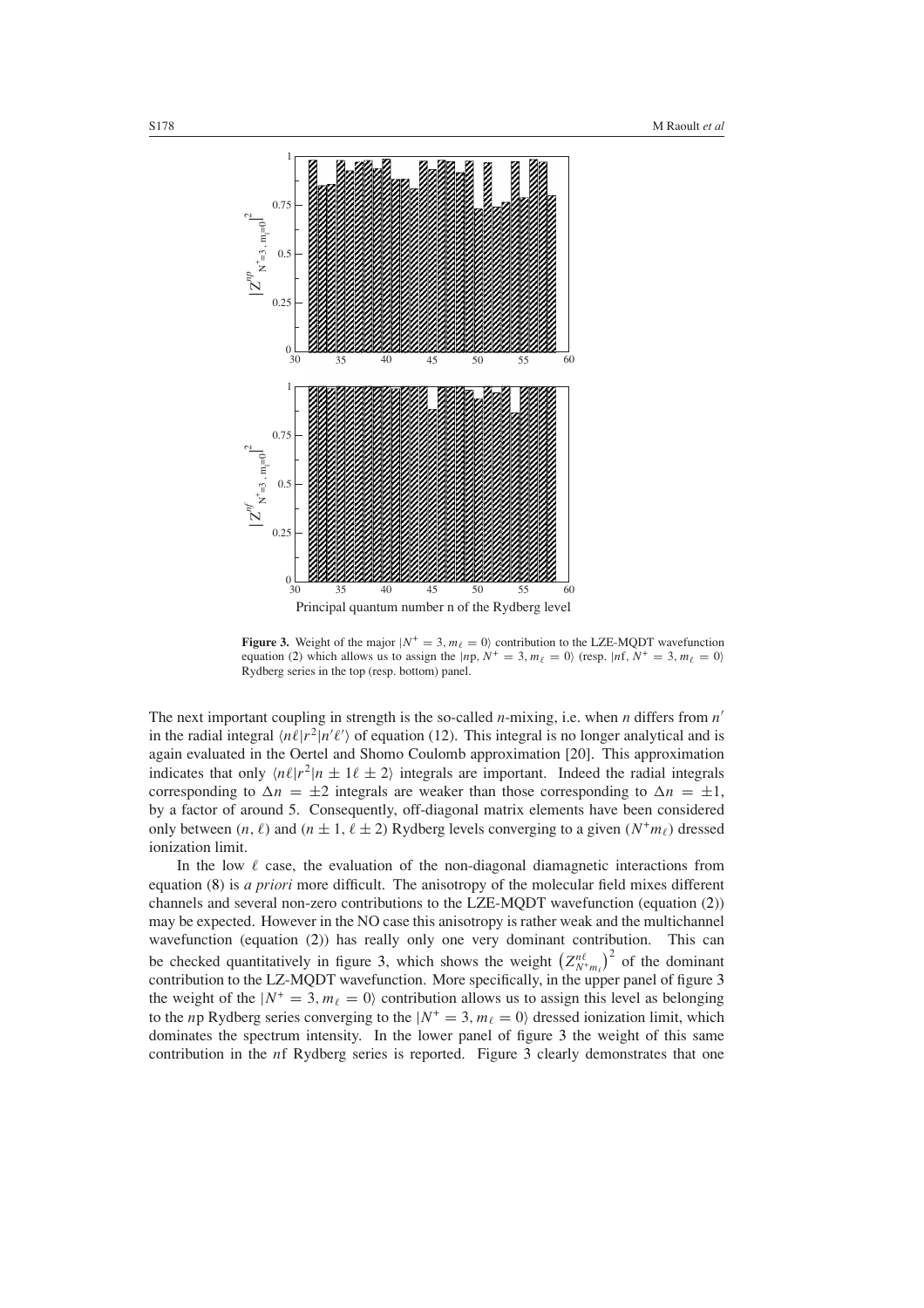contribution dominates for nearly all the *n*f levels and the majority of the *n*p. Thus the situation for low  $\ell$  values is indeed not very different from that of the high  $\ell$  values case, at least for the NO molecule. In other words a *n*p (resp. *n*f) level is only considered to be coupled by the diamagnetic term to  $(n \pm 1)p$  (resp.  $(n \pm 1)f$ ) or  $(n \pm 1)f$  (resp.  $(n \pm 1)p$ ) level within the same  $(N^+m_\ell)$  dressed ionization channel. The fact that the effective quantum number  $v_{N+m_{\ell}}^{n\ell}$  is not an integer is accounted for by the same two-dimensional spline procedure as for the evaluation of diagonal QZ matrix elements.

In summary the structure of the QZ interaction matrix is built up with the LZE basis set within each  $N^+m_\ell$  manifold for a given  $M_N$ , the only good quantum number. Consequently, the QZE in the NO molecule is treated within three distinct atomic-like series for each *N*<sup>+</sup> threshold, as shown in figure [2](#page-5-0) (and this is repeated for each  $m_{\ell}$  value). Thus our treatment pre-requires that every level in the spectral range of interest must be assigned to a dressed ionization limit. This assignment is performed by looking for the largest contribution  $Z_{N+m_{\ell}}^{n\ell}$  of the LZ wavefunction (equation [\(2\)](#page-3-2)) and the  $n\ell$  solution is accordingly labelled  $n\ell N^+ m_\ell$ , with the energy  $E_{n\ell}^{N+m_\ell}$  and associated dipole transition moment  $D_{n\ell}^{N+m_\ell,M_N}$  (equation [\(6\)](#page-4-0)). Finally from the *n*-dependence of the diamagnetic matrix elements, a different QZ regime is expected within each rotational channel:  $\ell$ -mixing and *n*-mixing regimes appear in different regions of *n*, respectively, as portrayed in figure [2.](#page-5-0)

# *3.3. Perturbative spectra*

Within all the approximations discussed in the previous section, the diagonalization of the QZ matrix leads to the perturbed level energies  $E_{\alpha}^{N+m_{\ell},M_N}$  and the eigenvectors  $U_{n_{\ell},\alpha}^{N^+m_{\ell},M_N}$ , where  $\alpha$  is the eigenvalue index. Correspondingly, the oscillator strength associated with each perturbed level is modified from the zero-order LZE oscillator strength as follows:

$$
f_{\alpha}^{N^+m_\ell,M_N} = \frac{2}{3} E_{\alpha}^{N^+m_\ell,M_N} \left( D_{\alpha}^{N^+m_\ell,M_N} \right)^2 \tag{13a}
$$

$$
D_{\alpha}^{N^+m_\ell,M_N} = \sum_{n\ell} U_{n\ell,\alpha}^{N^+m_\ell,M_N} D_{n\ell}^{N^+m_\ell,M_N},\qquad(13b)
$$

<span id="page-8-0"></span>where  $D_{n\ell}^{N^+m_\ell,M_N}$  is the zero-order LZE transition dipole moment [10, 11]. As sketched in figure [2,](#page-5-0) only the  $\ell = 1$  and  $\ell = 3$  Rydberg series are optically accessible from the A  $^2\Sigma$ initial state. Thus the diamagnetic interaction dilutes the intensity pattern shown in this figure into the higher *l* Rydberg levels. This is effectively what can be observed in figure [4](#page-9-0) where the total oscillator strength converging to a given rotational threshold is plotted, namely

$$
f^{N^+}(E) = \sum_{m_\ell} \sum_{M_N} \sum_{\alpha} W_{M_N}^2 f_{\alpha}^{N^+ m_\ell, M_N}(E)
$$
 (14)

where  $W_{M_N}$  is a weight for each  $M_N$  projection in the initial state (see [11]).

Figure [4](#page-9-0) shows the calculated spectra obtained with the approach given above for the three separate series portrayed in figure [2.](#page-5-0) In this calculation both *l*-mixing and *n*-mixing have been taken into account. It is clear from this figure that the dominant series is indeed the *n*p converging to  $N^+ = 3$ . In this intense series, the *l*-mixing structure appears clearly as in the atomic Sr diamagnetic spectrum [22, 12]. This shows again that diamagnetism in NO can be pictured as an atomic-like effect within each rotational channel. Moreover, one can observe the gradual evolution of the competition between the Coulomb and magnetic interactions in a 1 T field. The *l*-mixing regime starts in the 34p to 40p energy range, then becomes fully effective in the 40p to 45p range. In this region, the *n*p levels are no longer distinguishable from the higher  $\ell$  levels. However, the underlying *n*p Coulombic pattern is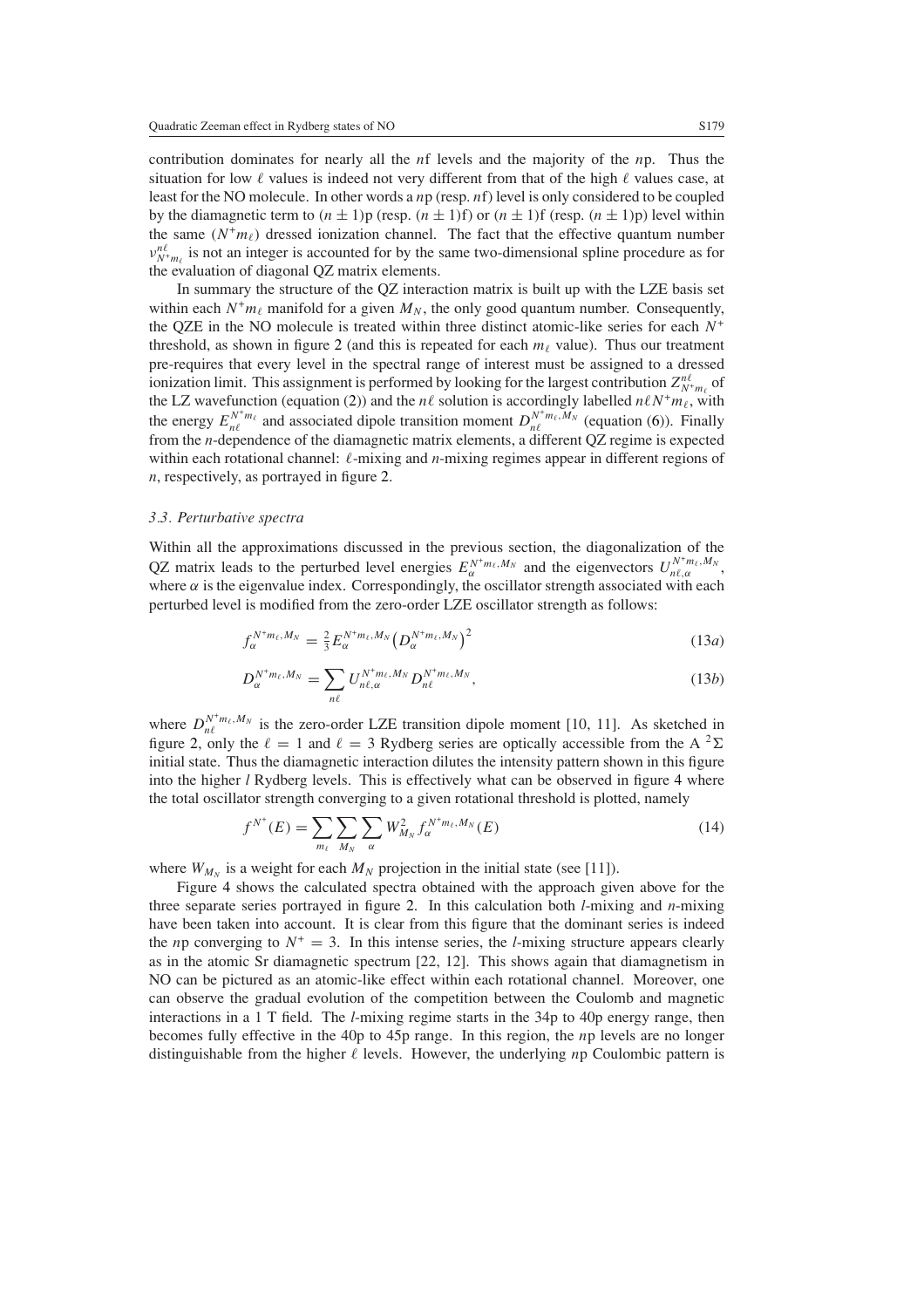

**Figure 4.** Contribution of the different  $N^+$  channels to the oscillator strength. Note that the weak  $N^+ = 1$  and  $N^+ = 5$  contributions have been magnified by a factor of 10.

<span id="page-9-0"></span>

<span id="page-9-1"></span>**Figure 5.** Comparison between  $\ell$ - and *n*-mixing oscillator strengths of the  $N^+ = 3$  channel contribution.

still clearly seen in this spectral range. This pattern becomes gradually scrambled when the *n*-mixing interactions take place. The effects of *n*-mixing are illustrated in figure [5.](#page-9-1) The lower trace of figure [5](#page-9-1) corresponds to the calculations where only *l*-mixing interactions have been included. The upper trace incorporates *n*-mixing into the calculations. Comparison between both spectra shows that *n*-mixing becomes important above  $n = 45$ , and surprisingly, delays the scrambling of the *n*p Coulombic underlying pattern.

If we now consider the weaker  $(nf, N^+ = 5)$  series, the Paschen–Bach structure, observed for the lower *n* value in our previous work, appears clearly affected by the *l*-mixing effects. These effects are already important at low *n* values  $(n = 28)$  as expected for a nearly zero quantum defect *f* series. Finally, the even weaker  $N^+ = 1$  series show a complicated and diluted structure due to the strong *l*- and *n*-mixing. In the upper half energy range, the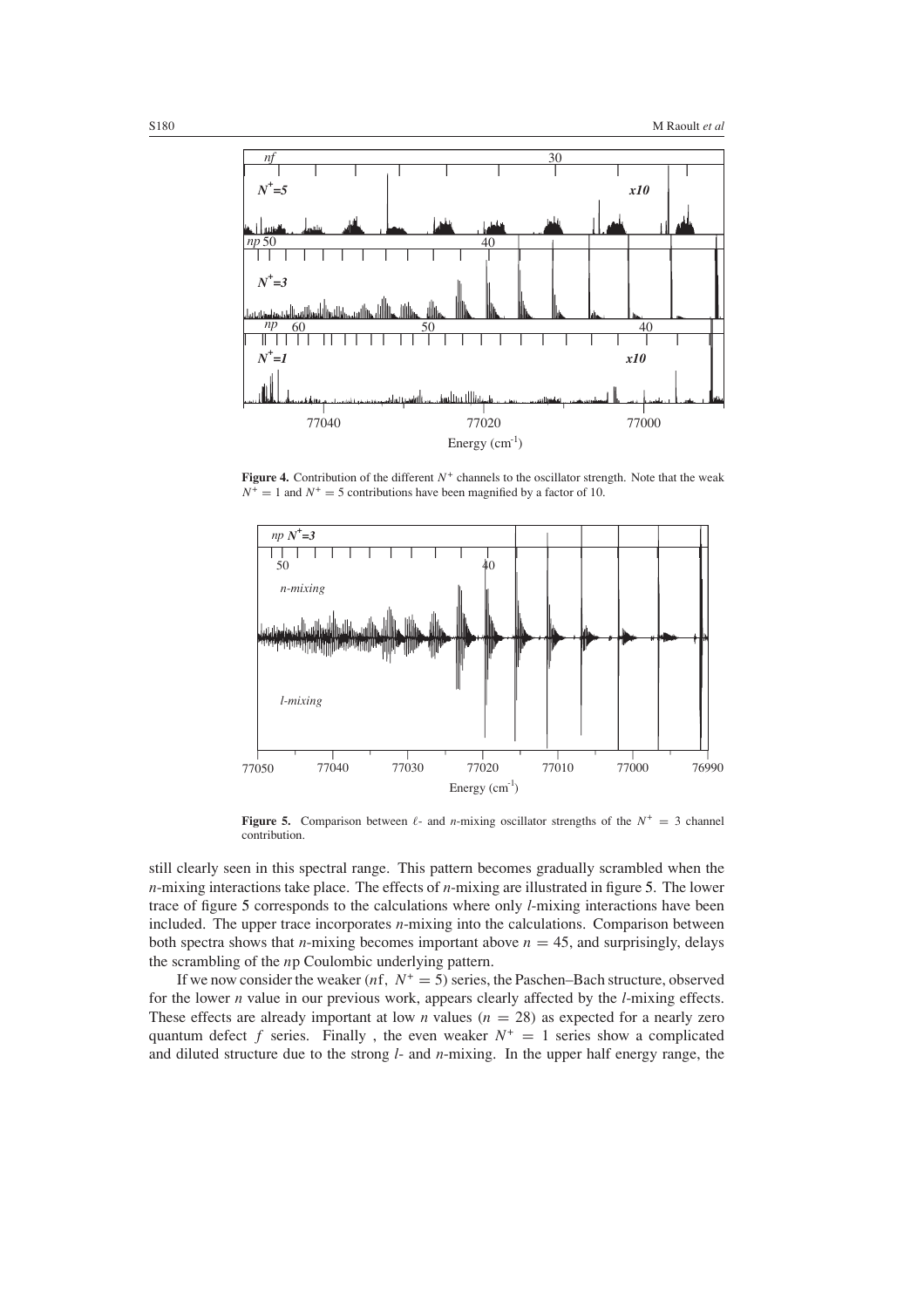validity of our perturbative treatment becomes questionable. Fortunately the contribution of the  $N^+ = 1$  series to the total calculated spectrum is small and does not affect the overall aspect of the spectrum. The  $N^+ = 3$  rotational channel contribution to the spectrum is so dominant that in the following section the motional Stark effect will only be discussed for the  $N^+ = 3$  contribution.

## *3.4. Motional Stark effect*

When experiments on Rydberg molecules in a magnetic field are carried out in a gas cell, a motional electric field is produced by the thermal motion of the molecules in the magnetic field, according to  $\overrightarrow{F} = \overrightarrow{v} \times \overrightarrow{B}$ , where  $\overrightarrow{v}$  is the thermal velocity of the molecule. In the experiment described here (at 300 K), a significant transverse motional field of the order of a few V cm<sup>-1</sup> is produced and can induce  $\ell$ - and  $m_\ell$ -mixing. Such a situation is well documented in the example of the thermal Li atom by Crosswhite *et al* [23], later analysed by Lu and Rau using the MQDT formalism [13]. The motional Stark (MS) perturbation mixes states with  $\Delta \ell = \pm 1$  and  $\Delta m_{\ell} = \pm 1$ . In this experiment the motional Stark effect only affects the electron motion in the plane perpendicular to the magnetic field, so that the interaction takes the following form [23]:

$$
\langle n(\ell-1)|r|n\ell\rangle = n[(n^2 - (\ell-1)^2)]^{1/2}
$$
\n(15*a*)

$$
\langle n(\ell+1)|r|n\ell\rangle = n[(n^2 - (\ell+1)^2)]^{1/2}
$$
\n(15b)

$$
\langle m_{\ell} | \cos \phi | \ell m_{\ell'} \rangle = \frac{1}{2} \delta_{m_{\ell}, m_{\ell'} = m_{\ell} \pm 1}.
$$
 (15*c*)

This motional Stark effect yields a more complicated  $\ell$ -mixing coupling scheme.

Figure [6](#page-11-0) shows how this motional Stark effect enhances  $\ell$ -mixing and induces a dilution of the oscillator strength of a bright  $(np, m_\ell = 0, N^+ = 3)$  Rydberg level over several optically forbidden channels. In the absence of a motional Stark effect, as explained in the previous section, the QZE interaction (equation (12)) only dilutes the oscillator strength of the  $(np, m_{\ell} = 0)$  Rydberg level through all the high dark *n* $\ell$  levels  $(\ell = 3, ..., n - 1, m_{\ell} = 0)$ , i.e. the levels plotted in the column labelled  $m<sub>\ell</sub> = 0$  of figure [6.](#page-11-0) The lift of degeneracy of these levels is due to the diagonal QZ shift (equation [\(9\)](#page-6-2)). The weaker motional Stark effect couples the  $(np, m_{\ell} = 0)$  level with the two  $(nd, m_{\ell} = \pm 1)$  levels. These levels are in turn coupled by the QZ interaction to all the *nl* dark levels (*l* even) plotted in the column labelled  $m_\ell = 1$ and  $m_\ell = -1$  respectively. Moreover every  $n\ell$  level, plotted in these two  $m_\ell = 1$  or  $m_\ell = -1$ columns, is coupled by the Stark interaction to any level  $n, \ell \pm 1$  plotted in the two adjacent  $m_{\ell} = 0$ , 2 or  $m_{\ell} = -2$ , 0 columns respectively. To summarize the *n*p level is in principle coupled with all the levels reported in figure [6.](#page-11-0) Consequently, all the levels corresponding to the  $(-1)^{\ell+m_{\ell}}$  parity (here odd parity) are coupled by the OZ and MS interactions.

The QZ+MS interaction matrix hence requires the knowledge of the *n*s and *n*d Rydberg series, the *n*s series being involved in the  $(-1)^{\ell+m_{\ell}}$  even parity case. In order to simplify the evaluation of the interaction matrix, we have determined the LZ energy levels in the unitedatom approximation, namely with an average quantum defect of the low  $\ell$  value s, p, d, f levels (0.23, 0.7, −0.012, 0.013 respectively). Nevertheless, we keep using the oscillator strength associated with these p and f series as determined in the previous section. The s and d series converging to the  $N^+ = 3$  threshold have zero intensity since they are optically forbidden from the A<sup>2</sup> $\Sigma$  state. The united atom approximation has been checked and justified by a great similarity between the united atom spectrum and the spectra of figures [5](#page-9-1) and [4.](#page-9-0)

Finally, the  $QZ + MS$  matrix structure is built up as follows. Each  $(n, n')$  block of the QZ matrix corresponding to a single  $m_\ell$  value must be replaced by the multiple  $m_\ell$  structure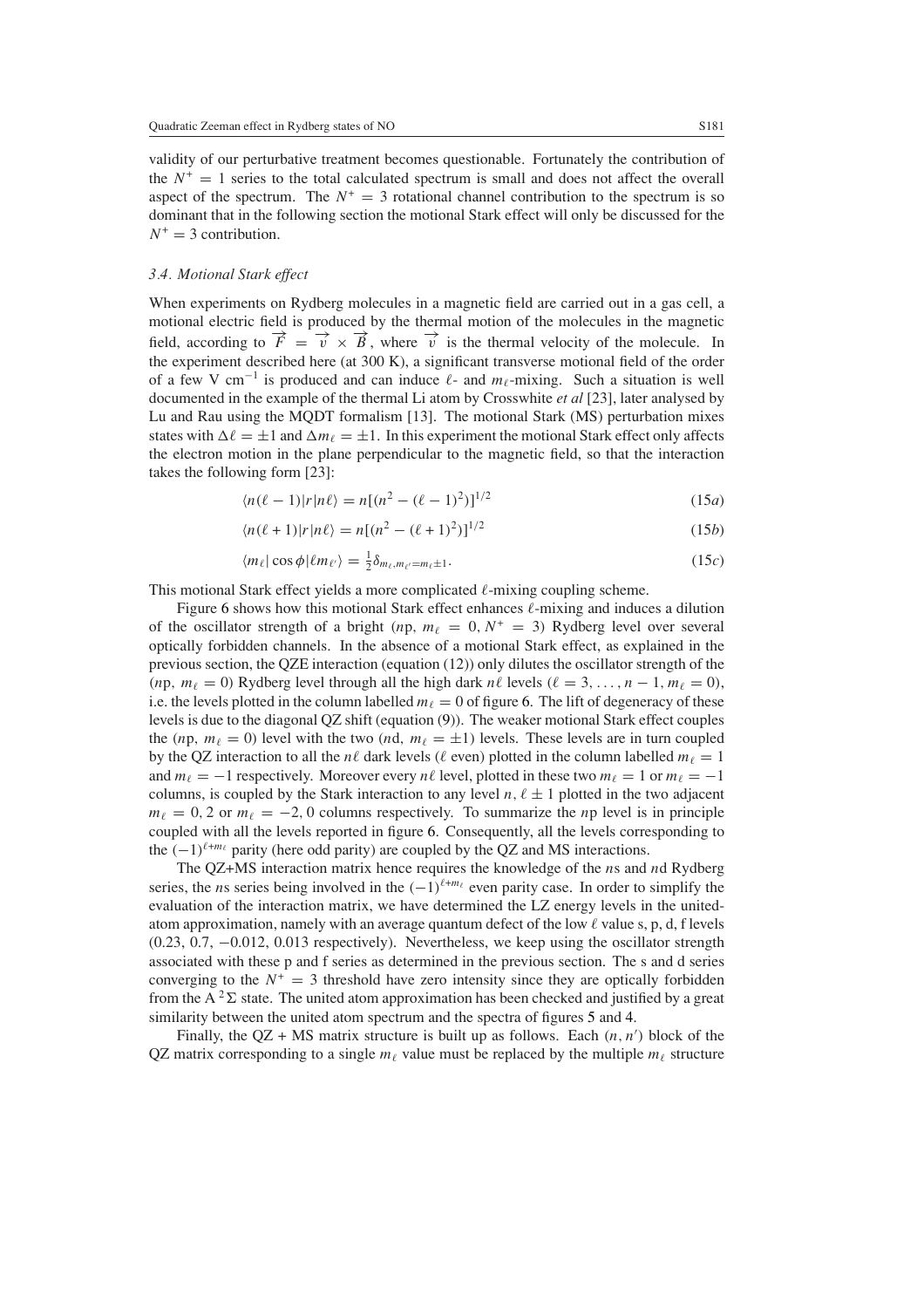

<span id="page-11-0"></span>**Figure 6.** Illustration of the extra  $\ell$ -mixing induced by the motional Stark interaction in the  $40p, m_\ell = 0$  Rydberg level.

sketched in figure [6.](#page-11-0) QZ matrix elements between even  $\ell$  values are determined by assuming that the radial integrals equations (10) and (12) are identical to those of the odd  $\ell$  case. As expected from figure [6](#page-11-0) and shown in figure [7,](#page-12-0) the introduction of the motional Stark effect results in a modification of the *l*-mixing intensity pattern, visible even in the lower half part of the spectral range of interest. In addition, in the upper half part of the spectrum (*n* above 45), the regularity due to the underlying *n*p structure, giving rise to intensity oscillations, is completely washed out.

To conclude, the perturbative treatment is expected to give a good description of the QZE spectra in the region of *n* where Coulomb interaction dominates, i.e. below *n* ∼ 43. This will be checked in section [5.](#page-16-0) In the high *n* region, however, this treatment is expected to gradually break down. It is therefore of interest to look for an alternative approach that would render an interpretation of the dynamics in the high *n* region. That is the aim of the semiclassical treatment introduced below.

## **4. Semiclassical interpretation**

#### *4.1. Introduction*

As was pointed out in the introduction (section [1\)](#page-0-0), the quadratic Zeeman effect was extensively studied in hydrogen within the framework of 'quantum chaos'. Indeed by varying the relative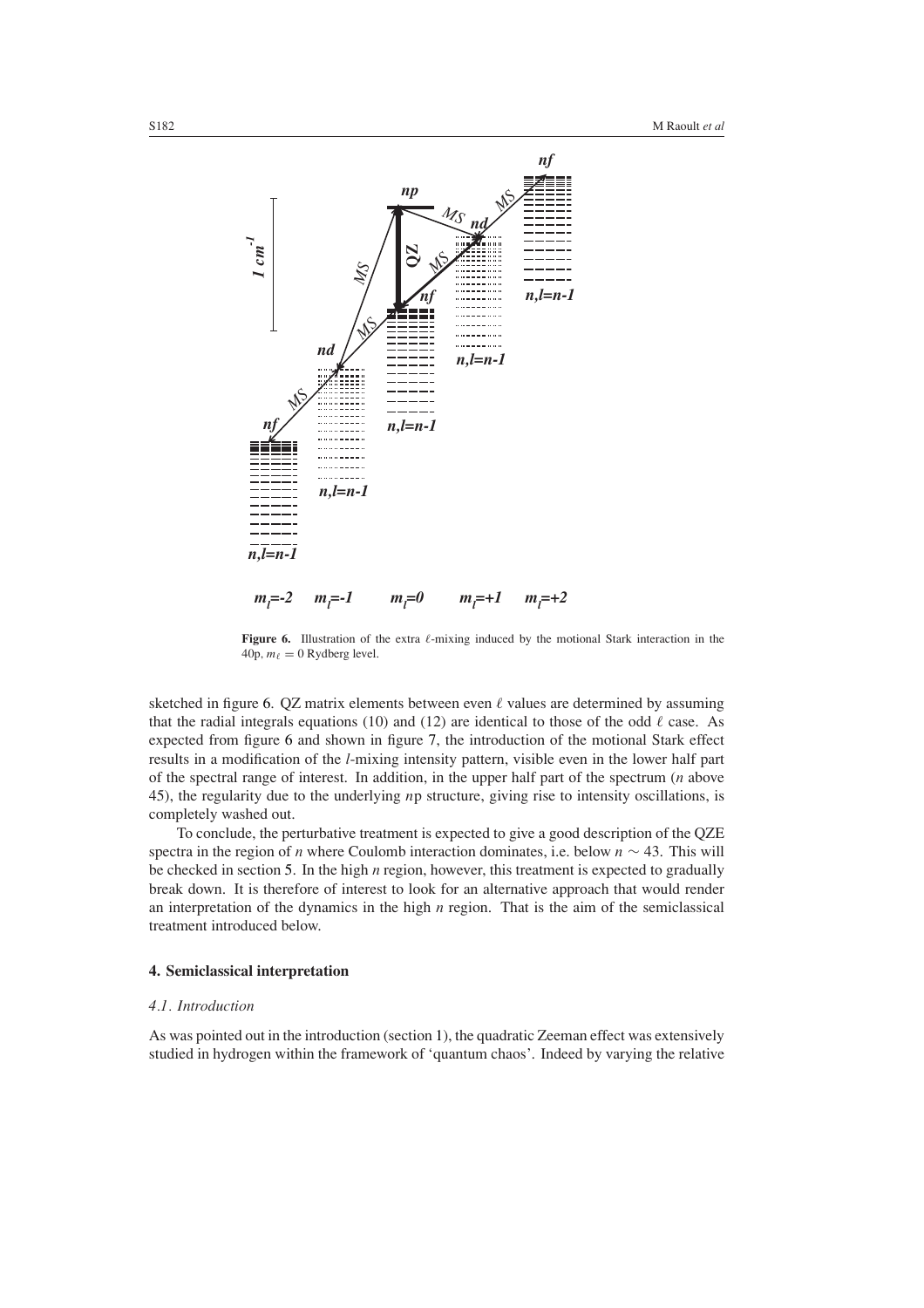

<span id="page-12-0"></span>**Figure 7.** Comparison between *n*-mixing+motional Stark and *n*-mixing oscillator strengths of the  $N^+ = 3$  channel contribution.

strengths of the Coulomb and magnetic fields, the classical motion can be either regular (near-integrable regime) or chaotic. In the former case, the spectrum of the equivalent quantum problem displays good quantum numbers, whereas in the latter case the good quantum numbers are lost and the spectrum becomes more complex (obviously this does not mean that an apparently complex spectrum necessarily belongs to a chaotic system). Semiclassical methods are generally successful in quantizing regular systems, but for chaotic systems only the large-scale fluctuations can be successfully accounted for. Still, they are extremely valuable because they are the only available tools allowing us to understand the dynamics at high energies: the fluctuations of the quantum spectra are interpreted in terms of the periodic orbits of the equivalent classical system [24]; this is best seen by taking the Fourier transform of the fluctuating part of the spectra.

In the results on NO reported in this work, we are in a transition regime from regularity to mixed dynamics. As displayed in figure [5,](#page-9-1) the molecular spectrum can be considered, in a first approximation, to be a superposition of three atomic spectra, each obtained from a core in a given rotational state. For a fixed total energy, say  $E = 77020 \text{ cm}^{-1}$ , the Rydberg electron energy is lowest, and the QZE weakest, when  $N^+ = 5$ . The Paschen–Back structure expected in the regular regime is still easily recognizable; indeed, the equivalent classical system is near-integrable. When  $N^+ = 3$ , QZE is seen to take over gradually as the energy increases: the regular structures which are visible at the lower end of the spectrum are progressively diluted as the energy of the Rydberg electron increases. Finally, when  $N^+ = 1$ , no regular pattern is clearly visible; the energy of the Rydberg electron at the higher end of the  $N^+ = 1$ spectrum corresponds classically to a phase space with about 50% of chaotic regions (see table 1 of [25]). As detailed in section [3,](#page-3-3) the spectrum is dominated by the lines associated with the  $N^+ = 3$  core state, hence in the transition regime. As was pointed out earlier, the perturbative method employed in the quantum calculations reported in this work gradually breaks down as the energy increases. Although semiclassical methods and interpretations are most useful in higher energy regimes, our aim in this section is to show how a semiclassical treatment sheds new light on the dynamics of the molecule in this transition regime, by comparing the perturbative MQDT results obtained in section [3](#page-3-3) to a simple semiclassical calculation.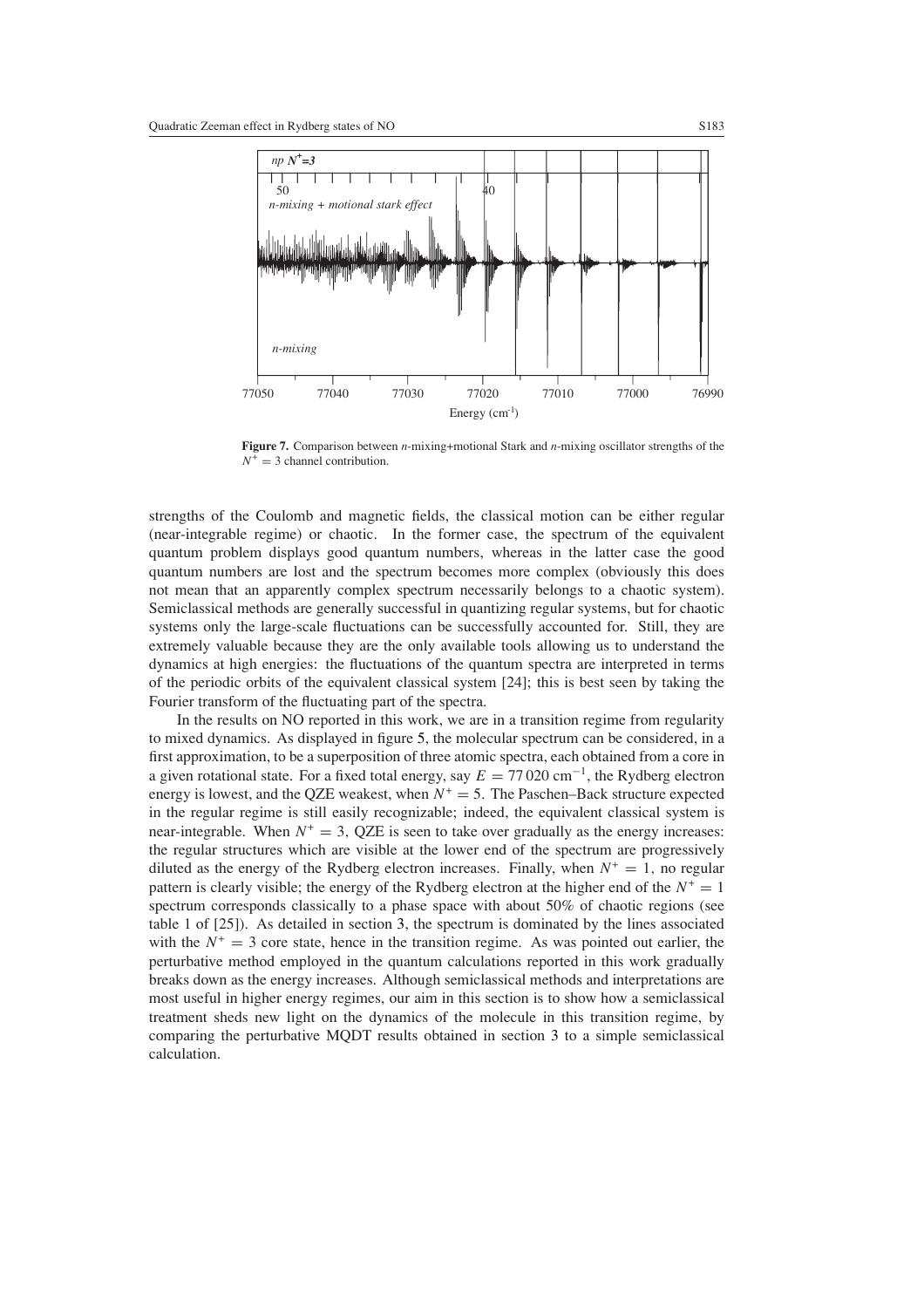# *4.2. Theory*

We give the main ideas of closed orbit theory for Rydberg molecules in a magnetic field (which was developed in [15, 14]) appropriate to the model used here. The dynamics underlying the photoabsorption spectra is explained in terms of closed orbits: following initial photoexcitation, the wavefunction of the excited electron propagates first in a region near the ionic core, in which the magnetic field can be neglected. Beyond this inner region, the wavefunction, written in the basis  $|N^+m_\ell\rangle$  (cf equation (3)), is propagated (for each  $|N^+m_\ell\rangle$ ) semiclassically along classical trajectories. Some trajectories return to the inner region, and the semiclassical wavefunction carried by those trajectories is matched to an exact wavefunction in the inner region given by a standard (field-free) MQDT expansion such as equation (2); but here, the coefficients *Z* are obtained in the stationary phase approximation and encapsulate the classical trajectories information (the classical amplitude, action and Maslov index). Hence only the orbits closed at the origin built with the different core states in the uncoupled basis contribute to the excited wavefunction. The dipole transition is then obtained as in equation [\(6\)](#page-4-0), but contrarily to equations [\(6\)](#page-4-0) or [\(13](#page-8-0)*b*), the oscillator strength does not resolve individual levels but gives the large-scale structures of the spectra, that is the oscillating fluctuations present in the photoabsorption spectra. It is then appropriate to take the Fourier transform (FT) of the calculated spectrum: each orbit that would contribute by a sinusoidal modulation to the spectrum would appear as an isolated peak in the Fourier transform. Note that as in the quantum treatment, each value of  $M_N$  (a conserved symmetry throughout) requires an independent calculation. Note also that the  $\ell$  mixture of the initial A state was taken into account as explained in section 2.1, so that initial photoexcitation gives rise to outgoing p and f waves.

However the modulations are sinusoidal provided the classical orbits are the same within the investigated spectral range. This has been realized in theoretical and experimental studies of hydrogen and non-hydrogenic Rydberg atoms by exploiting a scaling property of the system [26, 27]: the underlying classical dynamics is kept constant all the way through the spectral range by keeping the quantity  $EB^{-2/3}$  constant. This scaling property does not hold for molecules because the rotational constant does not scale with *B*, and although approximate scaling techniques could be employed [15], the NO spectrum studied in this work has been obtained at constant magnetic field. The upshot is that classical phase space is different at each energy *E* of the spectrum, meaning that to obtain an adequate semiclassical spectrum would require classical calculations on a very tight energy grid. Moreover, since generic orbits only exist in given energy intervals and are different at each energy, a closed trajectory does not contribute by a clean sinusoidal modulation (but at best by a chirped signal) and does not show up in the FT spectrum as a peak. Although an individual orbit can be extracted from the experimental spectrum, as was done in [25], a semiclassical calculation of the unscaled spectrum is generally a heavy task.

# *4.3. Results*

*4.3.1. Two primitive orbits approximation.* We now undertake semiclassical calculations for  $M_N = -1$  in the energy interval 77 008 to 77 048 cm<sup>-1</sup> using a simple approximation and compare them to the perturbative treatment given in section [2.](#page-2-0) We employ an approximation that is only valid at low-scaled energies in the near integrable regime and for short times: we only include the primitive orbits parallel and perpendicular to the field and their first five repetitions. These are the two fundamental orbits closed at the origin; most of the other closed orbits appear as bifurcations of the parallel and perpendicular orbits or of their repetitions when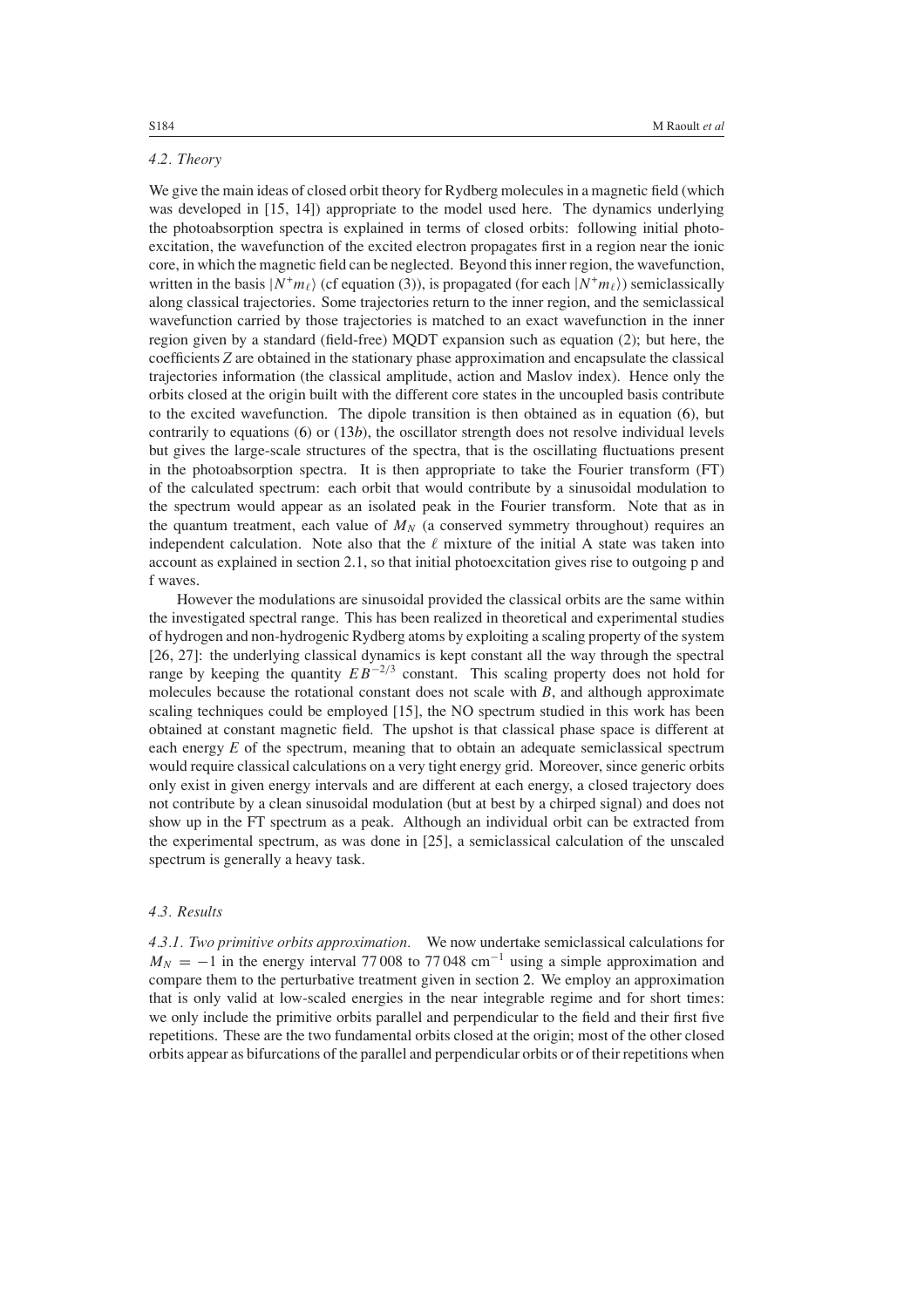

<span id="page-14-0"></span>Figure 8. (a) Fourier transform of the oscillatory part of the spectrum of NO (photoexcited from the A state,  $N = 3$ ,  $M_N = -1$ , in a magnetic field  $B = 0.93$  T) obtained by perturbative MQDT calculations, in the energy interval 77 008 to 77 048 cm<sup>-1</sup>. (b) Fourier transform of the spectrum obtained semiclassically within our 'two primitive orbits approximation' (see text) in the same energy interval and  $M_N = -1$ .

the energy increases. From a computational point of view the advantage is that these orbits exist throughout the three energy intervals under scrutiny (that is for the Rydberg electron associated with  $N^+ = 1$ , 3 and 5) and contrary to all the other closed orbits their shape is not modified when the energy is varied. The validity of this approximation is reasonable for  $N^+ = 5$  (the Rydberg electron is then deeply in the near-integrable regime) but not suitable for the  $N^+ = 1$  series. However, we have seen that the spectrum is dominated by the  $N^+ = 3$ series, that lies in the transition regime where the two-orbits approximation starts to break down. The validity of the approximation will be tested by comparing the semiclassical results to the quantum perturbative treatment.

*4.3.2. Calculations.* The classical calculations involve the action, amplitude and Maslov indices obtained at different energies. Note that the action of the *n*th repetition of an orbit is simply *n* times the action of the primitive orbit, but the amplitude and Maslov indices of repetitions do not follow trivially from the primitive orbits quantities. The action, amplitude and Maslov indices for the 12 orbits considered here are then interpolated as a function of the energy; the interpolation is unproblematic for the action, which behaves smoothly as a function of the energy. But the amplitudes as well as the Maslov indices are not well behaved; for example the Maslov index for an orbit jumps from one integer value to another at some given energy. The interpolated functions are then employed in the formulae giving the fluctuations in the oscillator strength [15, 28]. A Fourier transform is finally taken to yield the recurrence spectrum.

The Fourier transform of the spectrum obtained quantum mechanically must be taken after subtracting the background. This is a trivial task in atomic calculations, where the background is obtained by fitting the density averaged cumulative spectral intensity to a quadratic polynomial. In the molecular case, especially in the transition regime, the Zeeman clusters at the lower end of the energy interval spoil this procedure: they induce jumps in the cumulative intensity, and the fluctuations appear embedded in large oscillations. We therefore perform a mean average smoothing over these large oscillations to extract the fluctuations; details and shortcomings of this procedure will be given elsewhere [28]. The resulting Fourier transform for short times is shown in figure  $8(a)$  $8(a)$ , whereas  $8(b)$  shows the semiclassical results.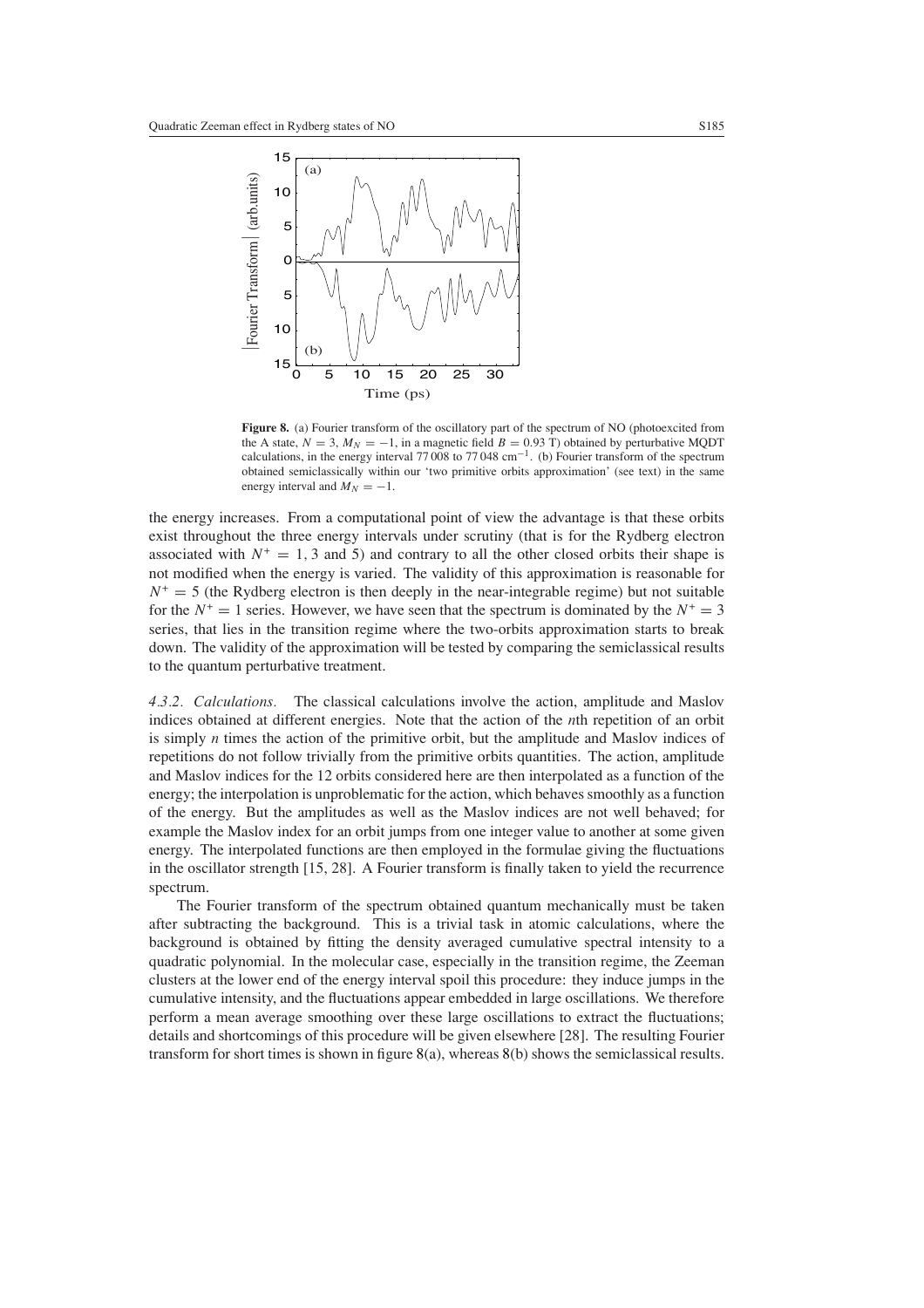

<span id="page-15-0"></span>**Figure 9.** Main contributions to the spectrum: the grey line shows the semiclassical calculations in which only the perpendicular orbits built with the core in the rotational state  $N^+ = 3$  and excited from the s*σ* part of the A state have been included. The dashed line gives *twice* the contribution of the sole orbits parallel to the field built with the core in rotational state  $N^+ = 3$  and excited from the s*σ* part of the A state.

*4.3.3. Discussion.* It can be seen that the global structure in the semiclassical recurrence spectrum is in reasonable agreement with the quantum results, although discrepancies clearly appear when zooming in on individual peaks. As expected from figure [2,](#page-5-0) by far the main contribution consists of orbits associated with the core in the state  $N^+ = 3$ . Alternatively, we can single out the contribution of a single orbit in a given energy range or of a family of orbits. We have plotted in figure [9](#page-15-0) the most important contributions to the semiclassical recurrence spectrum: the grey line gives the contribution of the orbits perpendicular to the field (the primitive orbit and the first five repetitions) with the core in the rotational state  $N^+ = 3$ and initial photoexcitation to  $\ell = 1$ . It captures indeed most of the features seen in the total spectrum in figure [8\(](#page-14-0)b). We insist again on the fact that the peaks in the recurrence spectrum are not correlated with individual orbits at a given energy but arise from the superposition of the different orbits. For example the pattern visible in figures [8](#page-14-0) and [9](#page-15-0) in the interval 20 to 30 ps apparently composed of several peaks is actually mostly due to the interference of the second and third repetitions of the perpendicular orbit associated with the  $N^+ = 3$  core (plotted individually, the second and third repetitions appear essentially as two very wide features centered resp. at about 20 and 30 ps). The dashed line shows *twice* the contribution of the orbits parallel to the field in the same configuration.

To sum up, the semiclassical interpretation explains the large-scale structures of the photoabsorption spectrum in terms of the contribution of closed orbits built on different core states. To increase the quantitative agreement, the classical quantities must be calculated on an tighter energy grid, more orbits must be included, and higher order effects such as combination orbits [15, 25] must be taken into account. However, we have seen that the simple 'two orbits approximation' employed here gives a reasonable qualitative agreement with the quantum calculations. Direct comparison with the experimental spectrum is also possible, since most of the unwanted effects present in the experimental spectrum either do not affect the large-scale structures of the spectrum or can be taken into account in the semiclassical treatment. Here the main limitation concerns the fact that the experimental spectrum contains all the  $M_N$  values  $(M_N = -3$  to 3), each subspectrum having a different weight; the procedure to extract the fluctuating part in such spectra is therefore less precise [28], and the interpretation is obscured by the fact that the overall spectrum is itself a superposition of individual spectra with a well defined  $M_N$ . This is why we have only shown here calculated spectra for  $M_N = -1$  (which is the main subspectrum [16]).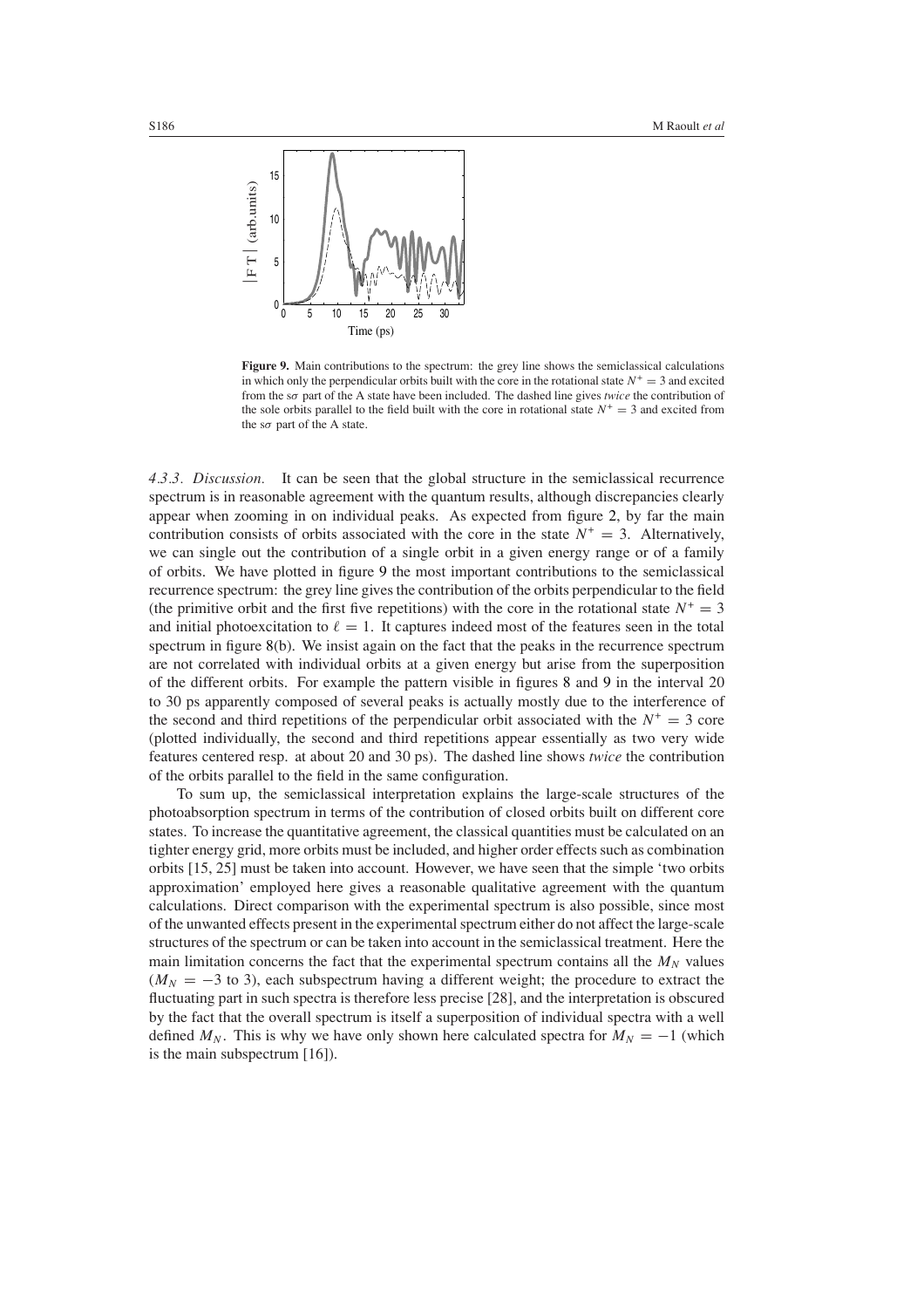# <span id="page-16-0"></span>**5. Comparison with experiment**

## *5.1. Predissociation effects*

The intensity calculations of section [3](#page-3-3) do not take into account the well-known predissociation affecting the *n*p series of NO [29, 30]. This dynamical process is responsible for both line broadening, line shift and ionization signal decrease in REMPI experiments. This predissociation has been taken into account by introducing line broadening and shift in the *n*p series before introducing the diamagnetic interaction [31]. An average shift of 0.2 cm<sup>-1</sup> was taken in order to fit to the experimental low *n*p line positions. The line broadening was accounted for by adding an imaginary part  $\Gamma_n$  to the real diagonal *np* level energies in the OZ interaction matrix. The magnitude of the effective imaginary part  has been taken such that  $\Gamma_n = 0.025$  cm<sup>-1</sup> for the *n* = 35 member of the *n*p Rydberg series [29, 30]. Then a *n*<sup>3</sup> scaling law in Rydberg series was assumed for the evolution of the width with the principal quantum number, i.e.  $\Gamma_n = \Gamma/n^3$ . An important effect arising from the magnetic interaction is that the *n*p levels are stabilized through their interaction with the high  $n\ell$  states. The predissociation process is thus gradually quenched by the QZ interaction (*l*-mixing). Above  $n = 40$  when the  $\ell$ -mixing is fully effective, the predissociation can be considered as negligible. We anticipate that this quenching of the predissociation process gives rise to the unusual increase of the ionization signal when approaching the ionization threshold as observed in the bottom panel of figure [10](#page-17-0) (see also figure [1](#page-3-1) of [8]).

#### *5.2. Saturation effects*

In addition, as mentioned in the experimental section, partial saturation effects were observed in the intensities. The following saturation scheme, usually used to describe population saturation in the laser excitation of two-level atoms, has been adapted to account for saturation intensity effects in the bright *n*p series. Each line of the theoretical spectra has a dimensionless intensity factor (see, e.g., [32]):

$$
I_{\alpha, \text{sat}}(E) = \frac{\epsilon_{\text{sat}}^2 D_{\alpha}^2}{\epsilon_{\text{sat}}^2 D_{\alpha}^2 + (\Gamma_{\alpha}/2)^2 + (E - E_{\alpha})^2}
$$
(16)

<span id="page-16-1"></span>where  $\epsilon_{\text{sat}}$  is the laser electric field amplitude. This  $\epsilon_{\text{sat}}$  value has been chosen in such a way that the intensity of the *n*p,  $N^+ = 3$  Rydberg series appears comparable to that of the *nf*,  $N^+ = 5$ series. Finally the saturated theoretical spectra is convoluted by the 0.07 cm<sup>-1</sup> experimental resolution. The resulting spectra are presented and compared to the experimental one in figure [10.](#page-17-0)

## *5.3. Discussion*

Considering the relative theoretical contributions in the three different  $N^+$  channels reported above in figure [4](#page-9-0) the experimental spectra presented in the bottom panel of figure [10](#page-17-0) is rather surprising. One can observe that the experimental spectra correspond quite well to the underlying Coulomb pattern reported in figure [2.](#page-5-0) This pattern is recalled in this panel to help the reader follow all the members of the *n*f and *n*p Rydberg series. Our saturation scheme (equation [\(16\)](#page-16-1)) efficiently discriminates intense and broad predissociated *n*p lines from the weak and narrow *n*f lines.

Figure [10](#page-17-0) helps to show the limit of our perturbative treatment: our approach appears valid when the *l*-mixing dominates, i.e. in the 76 990 to 77 025 cm−<sup>1</sup> energy range. The three different approximations shown in figure [10](#page-17-0) lead to quantitatively the same spectra. This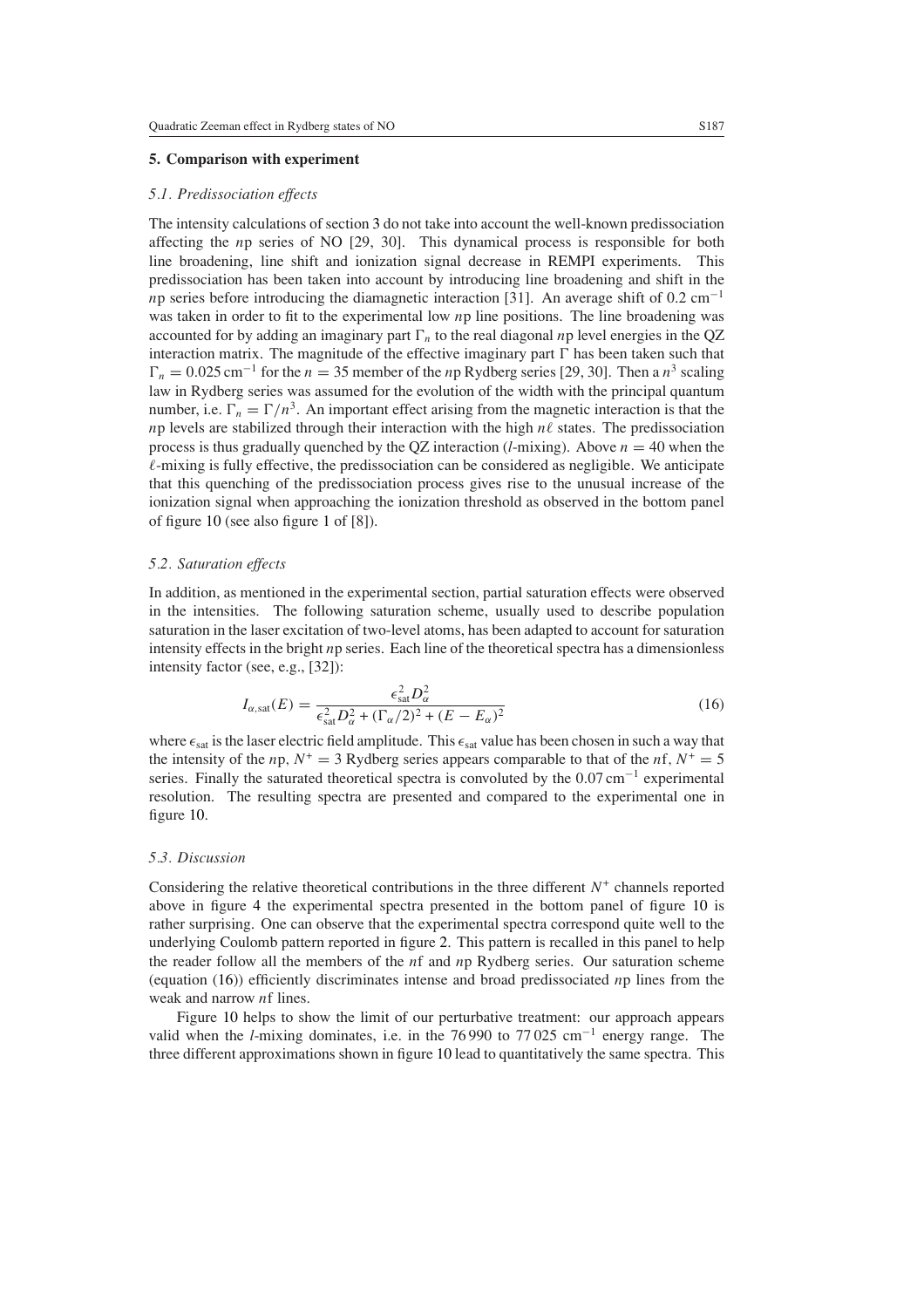

<span id="page-17-0"></span>**Figure 10.** In the three upper panels are reported the theoretical perturbative spectra corresponding to the three rotational channel contributions calculated in three different approximations: top, *l*-mixing; central, *n*-mixing; and bottom, *n*-mixing + Stark motional in the united-atom approximation (see text for detail), limited to the two dominant rotational channel contributions  $N^+ = 3$ , 5. The negligible contribution of the  $N^+ = 1$  channel contribution is not included due to the excessive size of the ZQ+MS interaction matrix. In the lower panel the experimental spectrum is reported. The Coulombic pattern, corrected by the diagonal QZE shift, is recalled for the (*n*p,  $m_{\ell} = 0, N^+ = 3$  and  $(nf, m_{\ell} = 0, N^+ = 5)$  Rydberg series.

incidentally shows the relatively weak influence of the motional Stark effect in this experiment. On the other hand, when the *l*-mixing is fully effective and *n*-mixing is rising, the agreement becomes less quantitative. However, the underlying Coulomb pattern is still visible in the experimental spectra in this energy range. We reach the limits of our perturbative treatment around  $n \geqslant 43$ .

Moreover, when the density of states becomes very high as is the case in this energy range, any interaction however weak may change the intensity pattern. In particular the weak partial wave p and f molecular mixing (breaking of spherical symmetry by the molecular potential) could give rise, via accidental near degeneracy, to extra coupling between  $(np, N^+ = 3)$ and  $(nf, N^+ = 5$  or  $N^+ = 1)$ . In principle such a coupling could be taken into account in the LZE-MQDT treatment [33] as long as the QZ interaction is negligible. However, in the high *n* regime, this molecular p and f mixing is a much smaller interaction than the QZ one. Perturbation theory then requires that this very weak interaction cannot be included before accounting for the strong QZ one. This would imply interaction matrices including the three rotational channels and lead to huge matrices difficult to diagonalize. The two lines indicated by asterisks in the bottom panel should be the early manifestation of such weak couplings. Our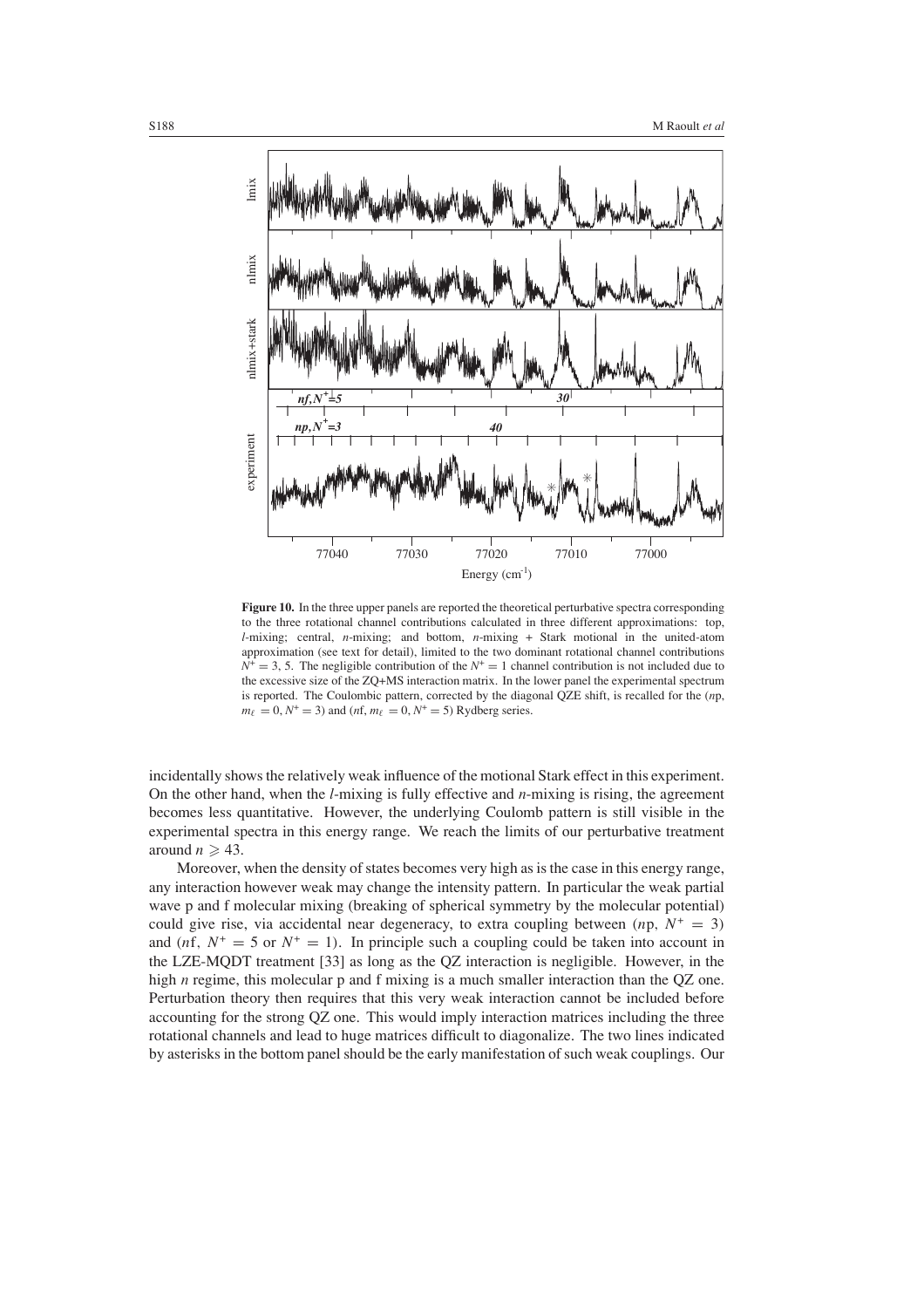calculations indeed determined several levels appearing at these particular energies, but their associated intensities are far too weak. We expect such coincidences to become more frequent in the higher part of the spectrum as the energy increases. In this range, these interactions may not only have an impact on the intensity pattern but also a more pronounced effect on level positions. According to equation [\(8\)](#page-6-1), the QZ diagonal shift of any  $(np, N^+ = 3)$  level, weakly interacting with a quasi-degenerate  $(nf, N^+ = 1)$  (resp.  $(nf, N^+ = 5)$ ), will increase (resp. decrease) [13].

# **6. Conclusion**

In this work we have shown that the increasing complexity observed in the experimental spectrum does not yet mean that a chaotic regime has been reached. The moderate magnitude of the magnetic field,  $B = 1$  T, used in this experiment, allows us to observe a gradual distortion of the underlying Coulomb pattern. The good agreement between theory and experiment in the first part of the spectrum validates *a posteriori* this perturbative approach. However, slight intensity disagreements appear in the higher part of the spectra, due to the very high density of states, since any tiny coupling may substantially modify the intensity pattern.

In this work, we have particularly studied the influence of the motional Stark effect, the first weak interaction that must be considered when in the experimental setup the magnetic field is not parallel to the molecular beam. Our study shows that the MS effect is present in the experiment but does not influence that much the general intensity pattern governed essentially by the competing QZ and Coulomb interactions. In the higher part of the spectrum where this treatment starts to break down gradually, the present approach is still helpful in understanding the origin of the main features observed in the spectra. Our perturbative treatment clearly shows that this complexity arises from the interplay between essentially two weakly interacting Rydberg series converging towards two different rotational thresholds.

The present perturbative approach cannot be generalized straightforwardly to most other Rydberg molecules. The agreement obtained in this work is partly due to the relatively weak anisotropy of the NO molecular field. Our perturbative treatment should have been more difficult to implement in the  $H_2$  molecule where rotational interchannel couplings are stronger than in the NO case. For the low  $\ell$  values, those that are associated with the levels carrying the oscillator strength, the QZE interaction matrix should no longer be evaluated only within a single dressed  $N^+m_\ell$  rotational channel, as assumed in this work, by simply inspecting the largest channel contribution to the total wavefunction (see figure [3\)](#page-7-0). Several  $m_\ell$  values and  $N^+$  channels will necessarily need to be included in order to give a correct description of the QZ interaction matrix. In other words, the molecular effects described in this paper are rather weak, and generally much stronger intensity effects must be expected in more anisotropic molecules.

In summary, we want to stress the major difficulties in getting a reliable intensity description in the case of high density of states, which are coupled by three competing interactions whose relative magnitudes vary strongly with the excitation energy. To achieve, in the molecular case, the same exceptionally good agreement with experiment that was reached by calculations for Rydberg atoms in a magnetic field would require calculations larger by several orders of magnitude. This is in principle feasible following the *R*-matrix method, implemented in  $H_2$  [6]. However, an *R*-matrix treatment accounting for both the QZE and MS interactions is certainly not an easy task. Moreover it is already known from the atomic case that the quantum calculations at high Rydberg electron energies, while reproducing the intensity pattern observed experimentally, become black boxes, as they give no clue to interpret the underlying dynamics. This is why we have also presented a semiclassical treatment which